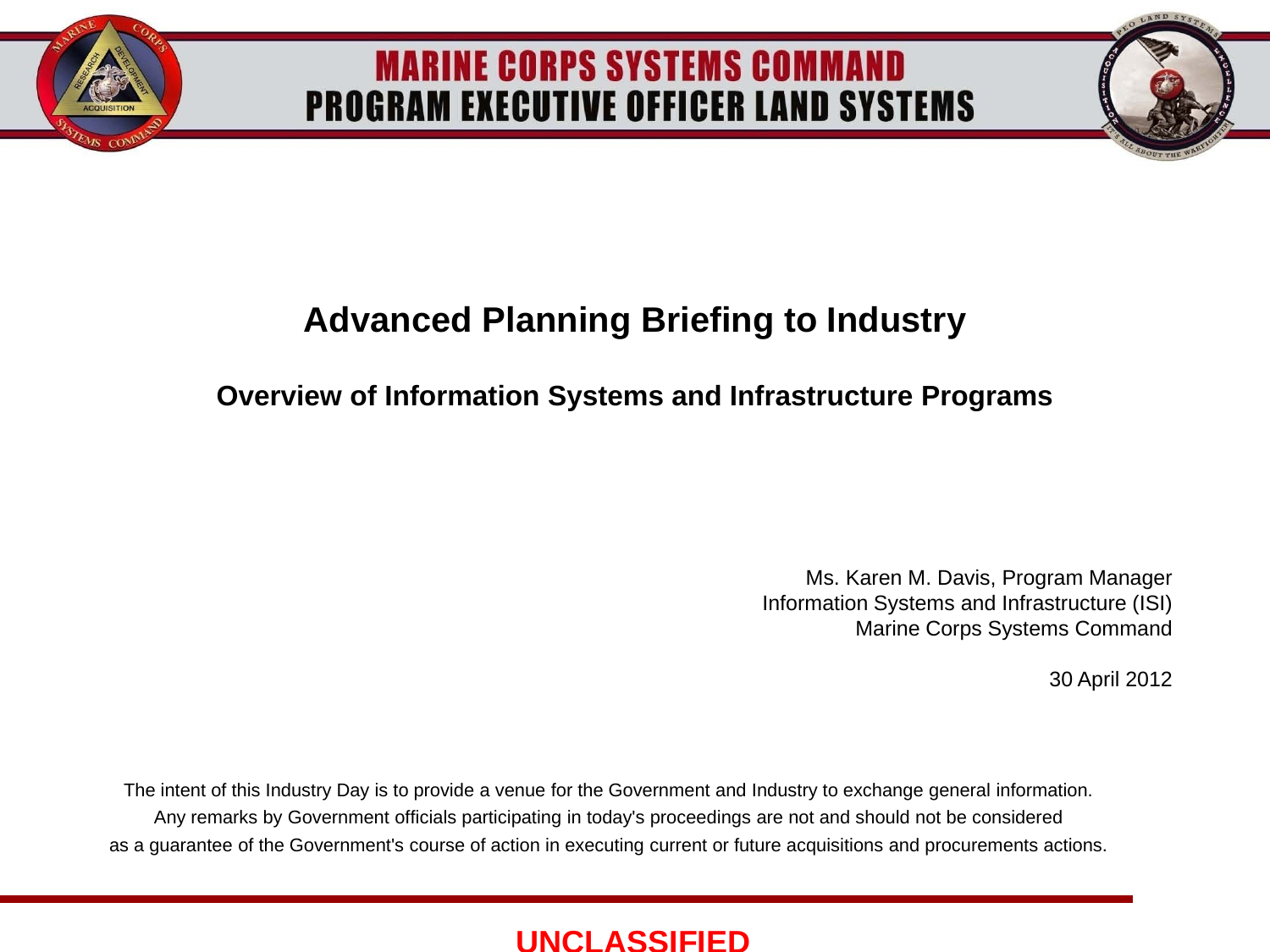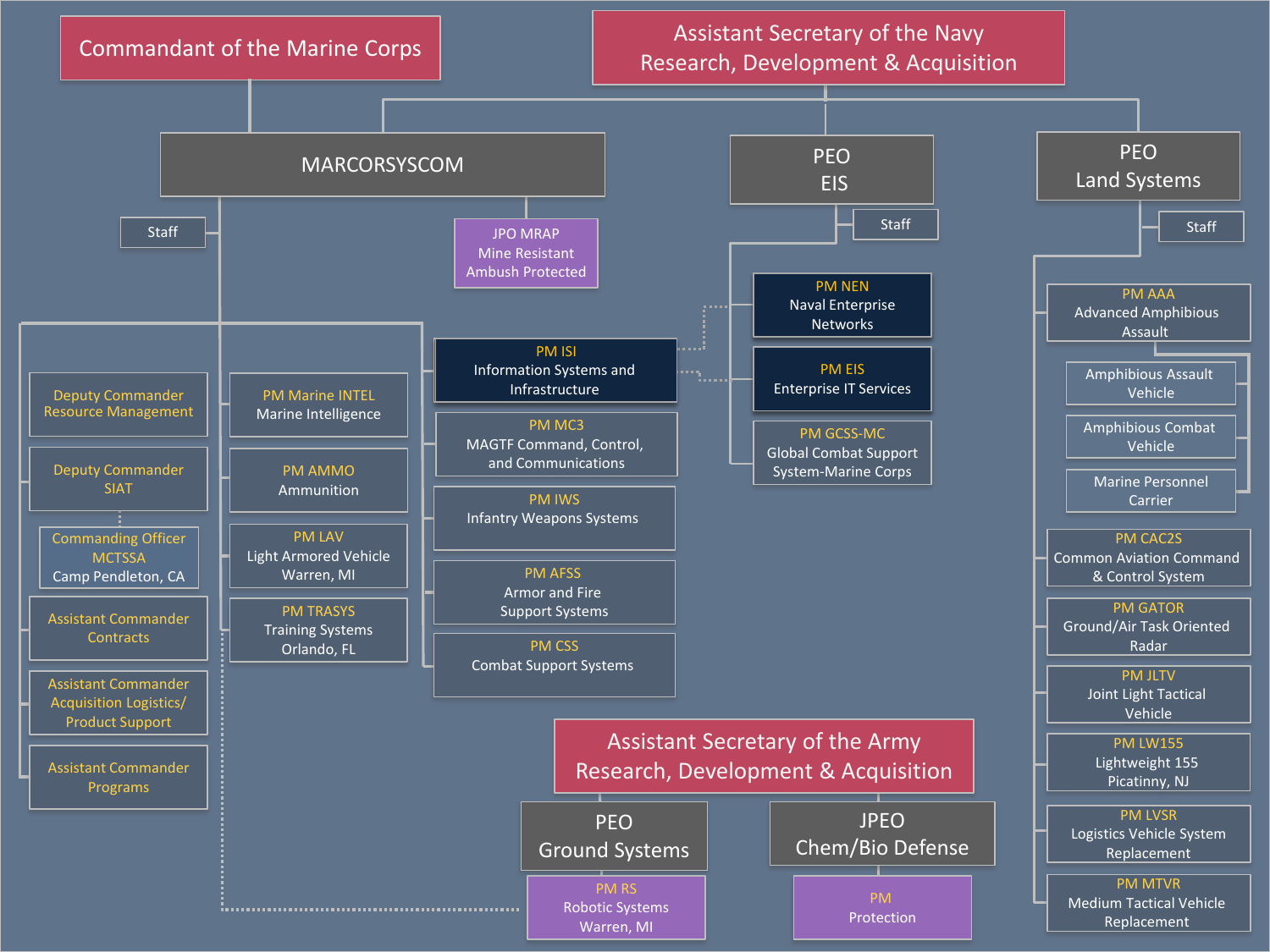# **ISI Competency Aligned Structure**

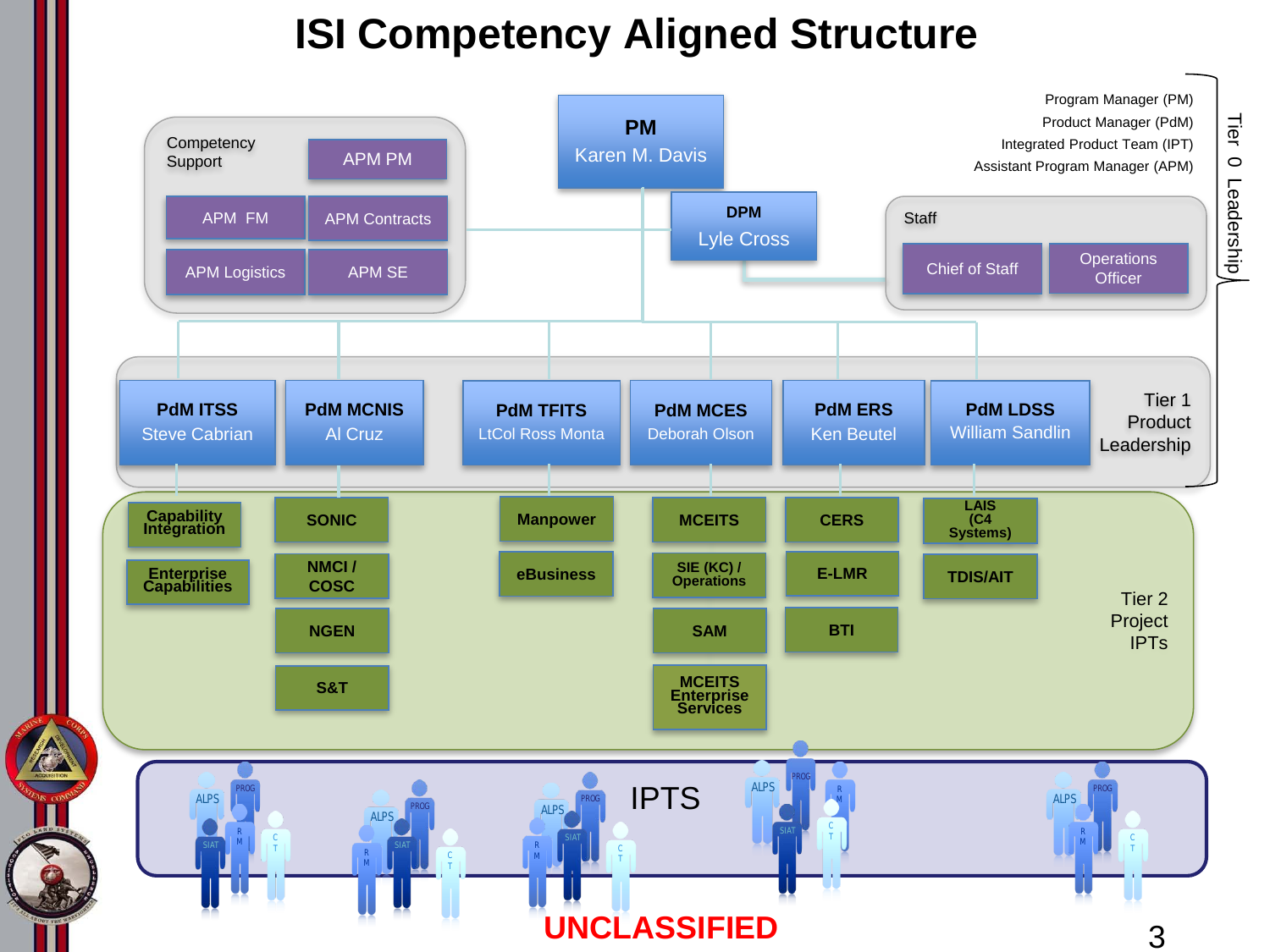# **ISI Mission and Vision**

**Mission**: Serve as the USMC's agent for design, acquisition, and sustainment of the Information Systems and Infrastructure (IS&I) used to accomplish the Marine Corps Warfighting Mission.

**Vision:** Be the recognized leader in delivering forward-focused information technology solutions and capabilities.









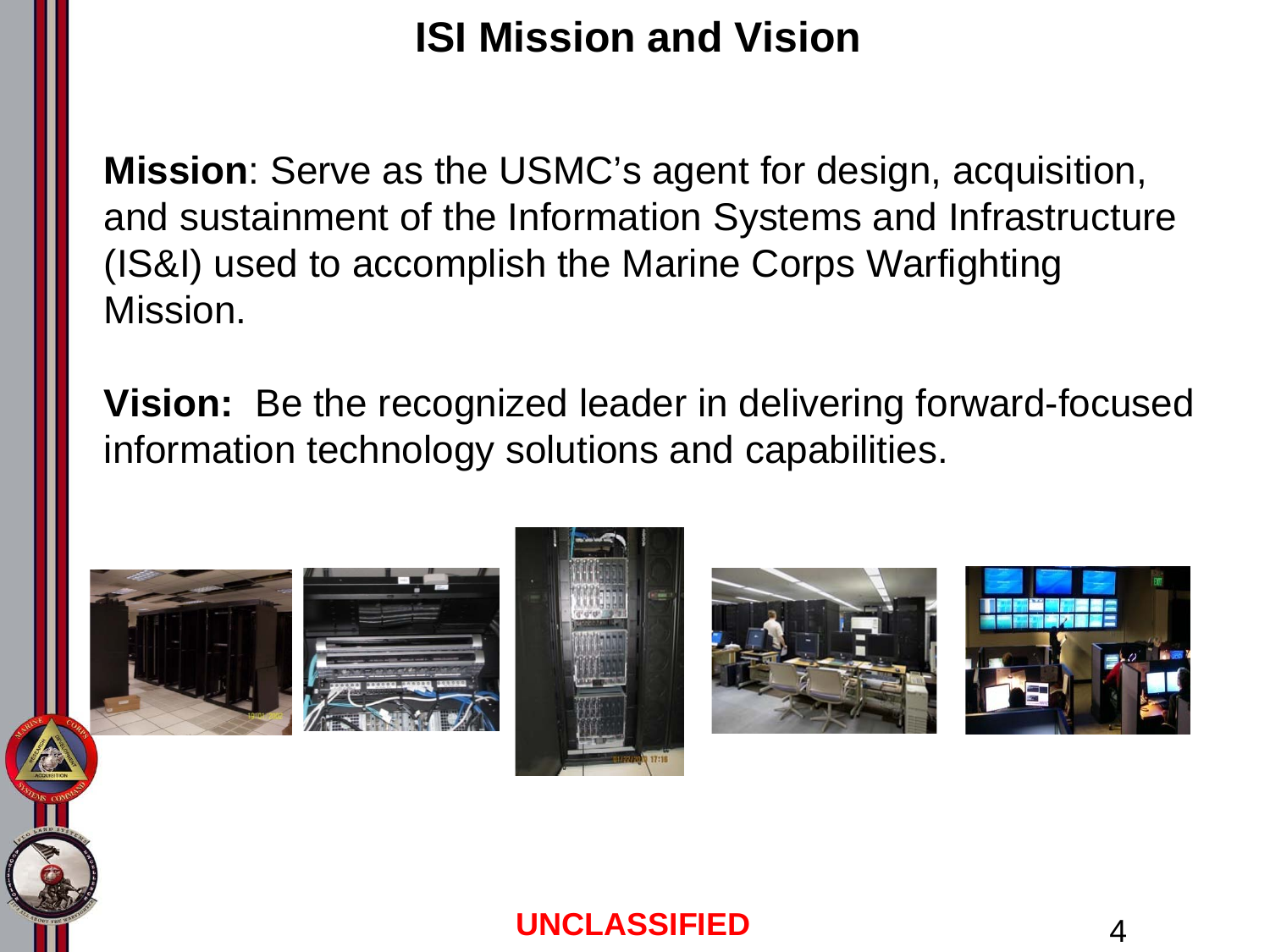## **ISI Programs/Projects and Challenges**

#### **Programs/Projects**

### **Challenges**

| Affordability - programs at a cost, but<br>constrained by resources                               |  |  |  |
|---------------------------------------------------------------------------------------------------|--|--|--|
| Capability - the quantity of an end<br>item delivered to a warfighter organization                |  |  |  |
| structure.                                                                                        |  |  |  |
| Requirements - simple; reliable; lower                                                            |  |  |  |
| consumption; lighter                                                                              |  |  |  |
| Efficiency - all around; budget cuts in<br>response to expectations of increasing<br>efficiencies |  |  |  |
| <b>Information Assurance - includes</b><br>protection of PII; increasing demand                   |  |  |  |
| Sustainment – lifecycle support for what we<br>field                                              |  |  |  |
|                                                                                                   |  |  |  |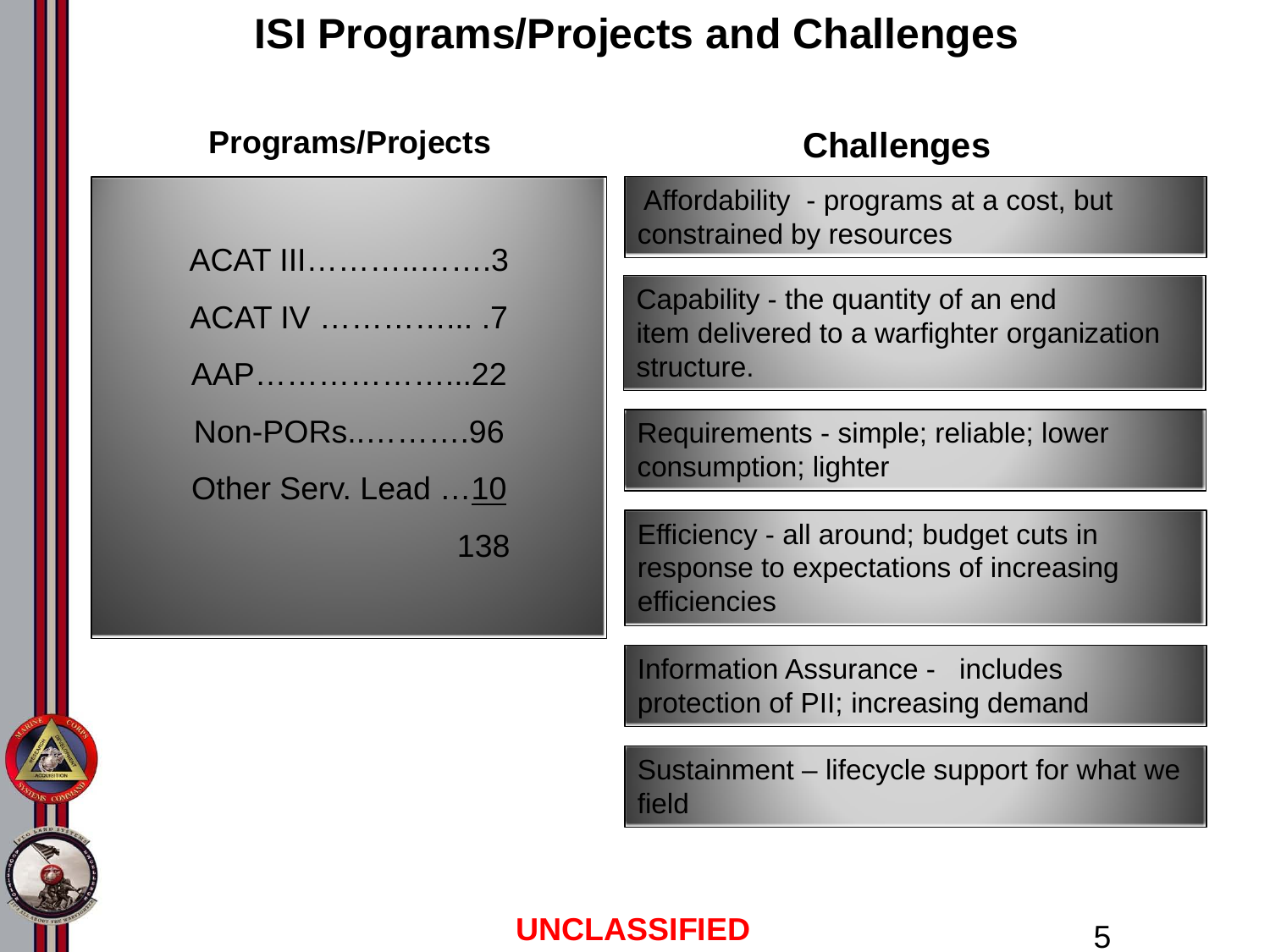## **FYDP Totals**

| ₿м                   | <b>FY12</b> | <b>FY13</b> | <b>FY14</b> | <b>FY15</b> | <b>FY16</b> | <b>FY17</b> | <b>FYDP Total</b> |
|----------------------|-------------|-------------|-------------|-------------|-------------|-------------|-------------------|
| RDT&E                | 26.5        | 13.6        | 12.4        | 14.2        | 12.0        | 13.2        | 91.9              |
|                      |             |             |             |             |             |             |                   |
| <b>PMC</b>           | 326.1       | 254.0       | 198.3       | 152.2       | 92.0        | 77.3        | 1099.9            |
|                      |             |             |             |             |             |             |                   |
| <b>0&amp;M</b>       | 404.2       | 557.5       | 413.9       | 403.9       | 279.2       | 269.2       | 2327.9            |
| <b>Annual Totals</b> | 756.8       | 825.1       | 624.6       | 570.3       | 383.2       | 359.7       | 3519.7            |



6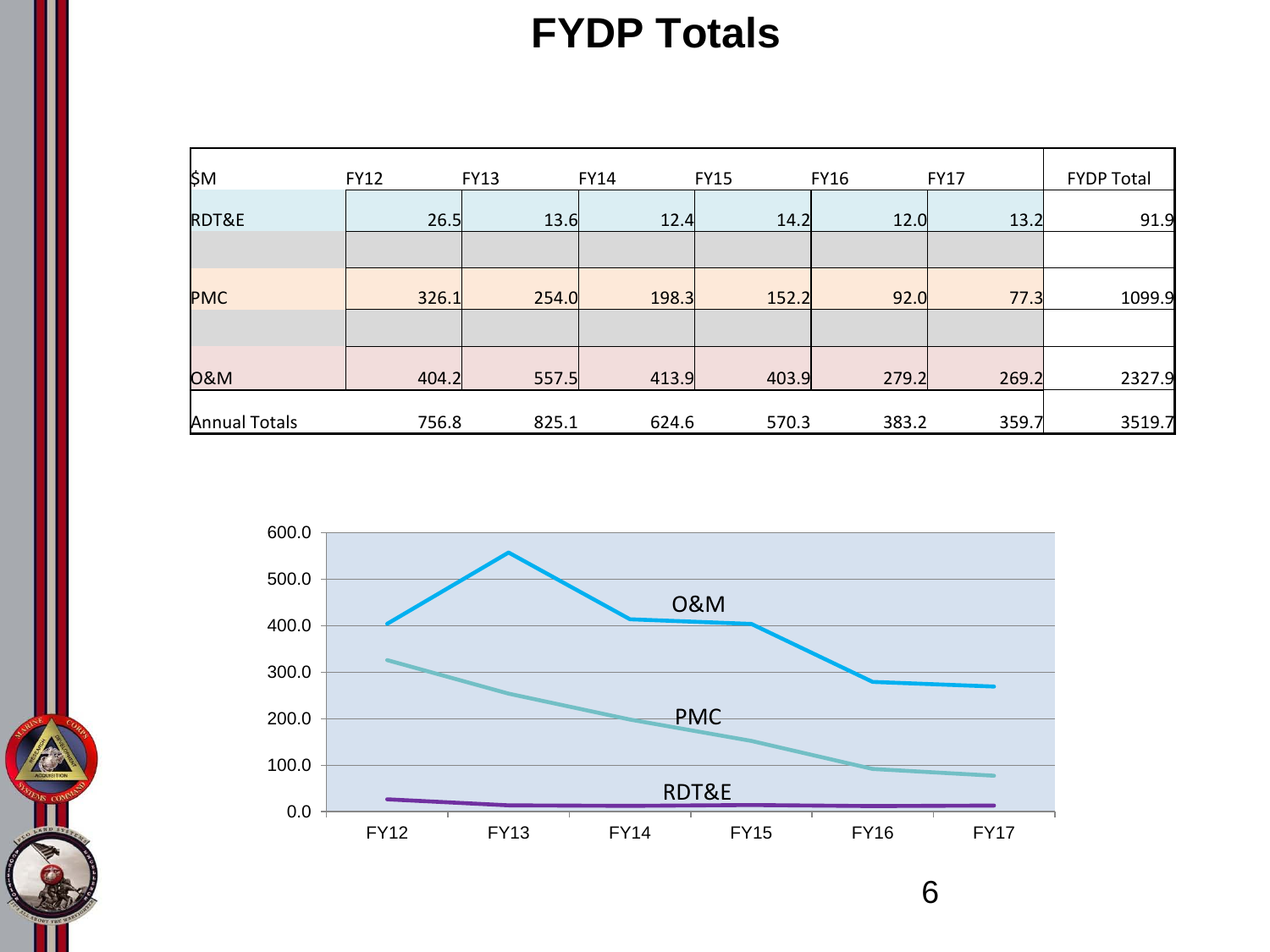## **ISI Contracts Snapshot**



- Includes customers that we have provided IT supplies and support for
- Most of our purchases are done through federal supply schedules
- Our option exercise actions take about 60- 90 days since we renegotiate each option
- Competitive service requirements take about 150 days. Leaving solicitations out for at least 30 days (seeing a slight increase in numbers of proposals)
- Most all of our awards are done competitively. Although some are brand name, we compete among resellers.
- COSC actions are coded as sole source actions, which skews our data.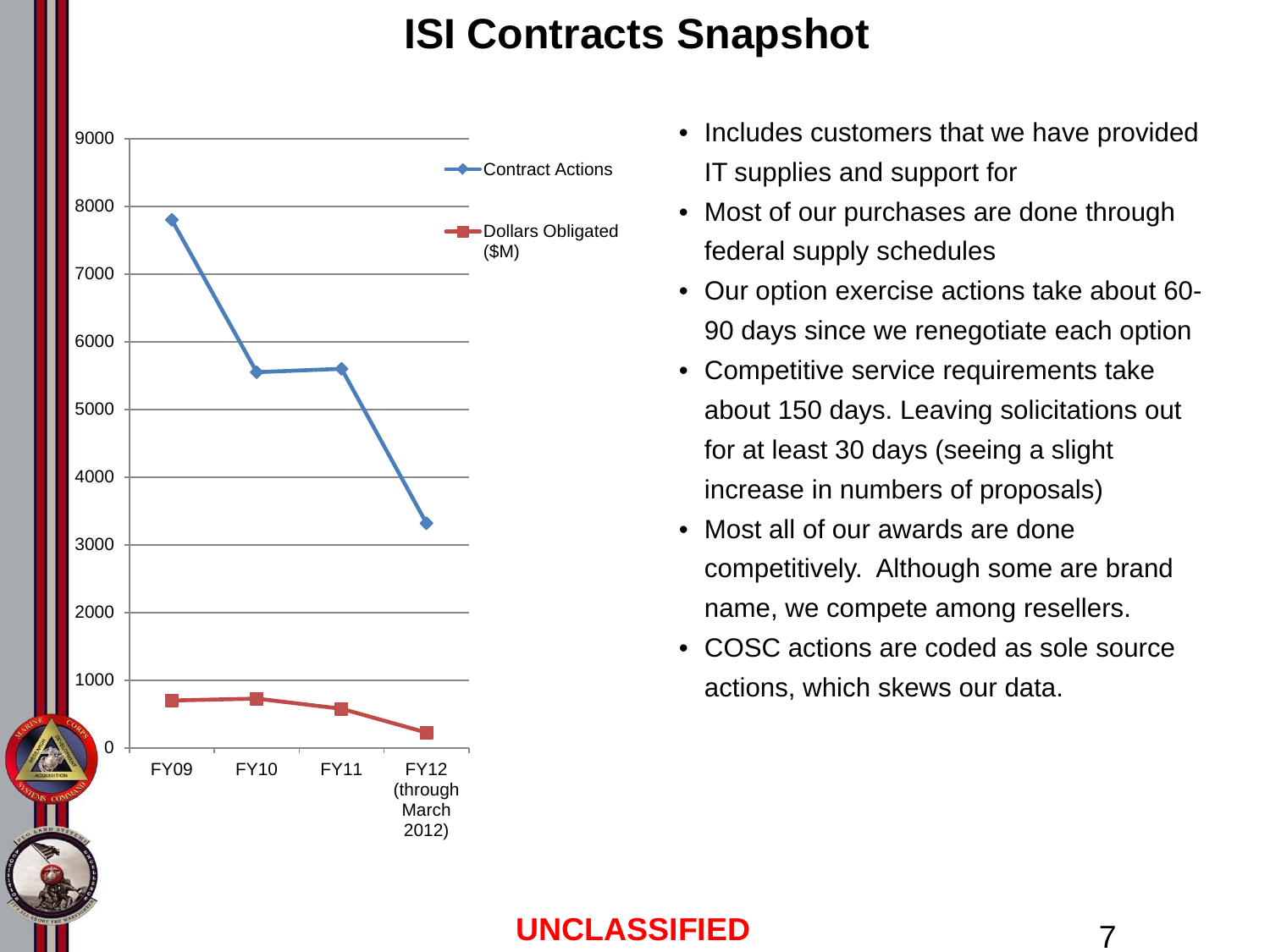# **ISI Panel**

- Ms. Charlette Hudson Information Technology Strategic Sourcing
- Mr. Al Cruz Marine Corps Network and Infrastructure Services
- LtCol Ross Monta Total Force Information Technology Systems
- Ms. Deborah Olson Marine Corps Enterprise Services
- Mr. Ken Beutel Emergency Response Systems
- Mr. William Sandlin Logistics and Deployment Support System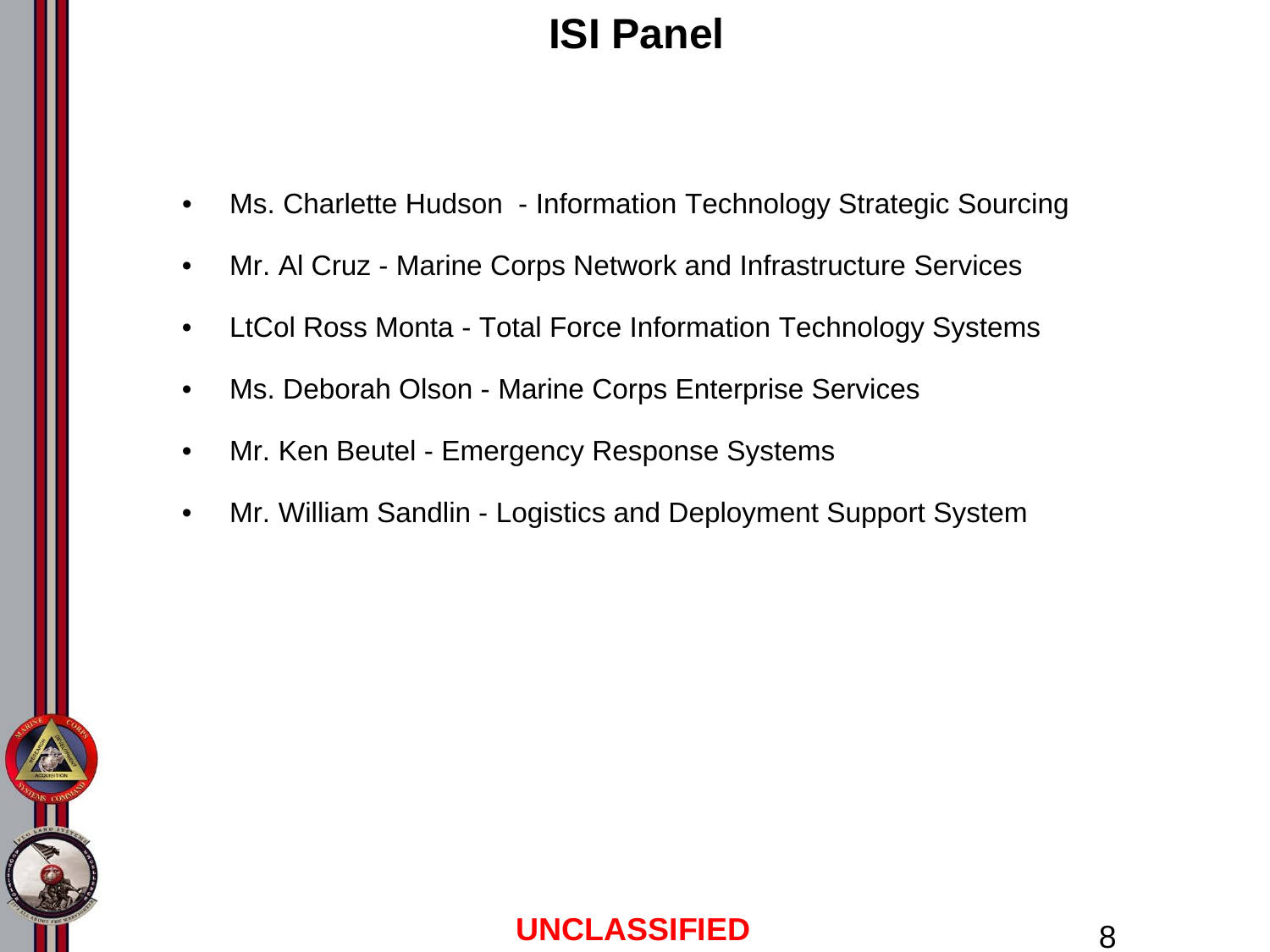# Information Technology Strategic Sourcing (ITSS)

 **Mission:** Establish, sustain and continuously refine USMC standard computing resources as tested, certified and reusable components for a Marine Corps information technology framework that spans the range of military operations from tactical Warfighting to complex business systems.

> Ms. Charlette Hudson, Deputy Product Manager Information Technology Strategic Sourcing

> > 30 April 2012

The intent of this Industry Day is to provide a venue for the Government and Industry to exchange general information. Any remarks by Government officials participating in today's proceedings are not and should not be considered as a guarantee of the Government's course of action in executing current or future acquisitions and procurements actions.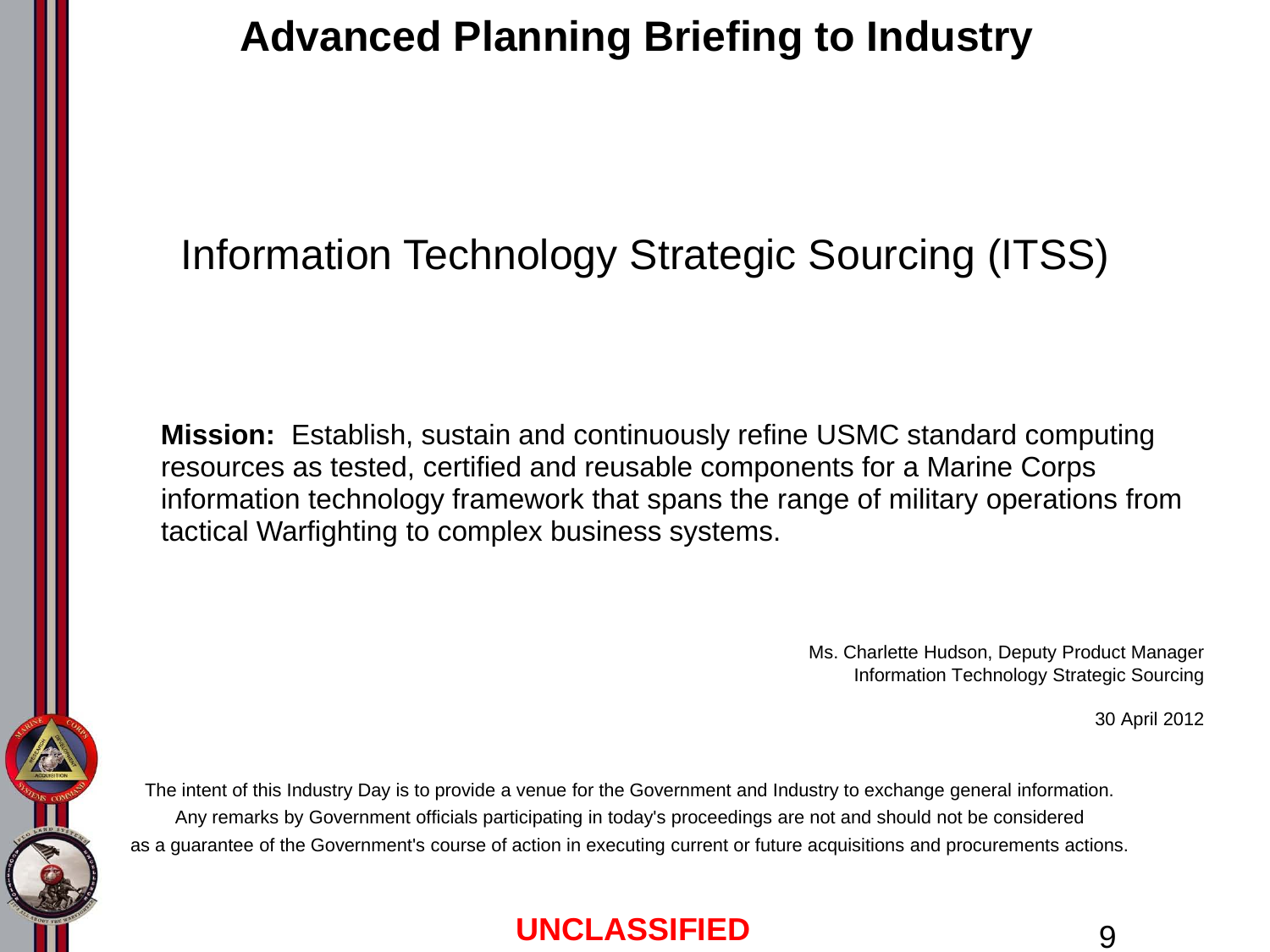### **ITSS Products and Services**

- **Products and Services:**
	- **Marine Corps Common Hardware Suite (MCHS):** Strategic sourcing initiative that provides centralized procurement for Marine Commercial-Off-The-Shelf (COTS) computing equipment.
		- MCHS purchases COTS IT hardware for Marine Corps customers including Programs of Record, deploying units, and various commands in the Supporting Establishment .
	- **Marine Corps Software Enterprise License Management System (MCSELMS):**  Strategic sourcing initiative that maintains and supports the Marine Corps evolving enterprise software investment as an integrated portfolio.
		- MCSELMS is the Marine Corps implementation of the Department of Defense (DOD) Enterprise Software Initiative (ESI) that supports DOD and Department of Navy (DON) directives to centrally manage IT software resources.
		- MCSELMS provides centralized software management, procurement, deployment and maintenance support through Enterprise Software License (ESL) agreements.
		- MCSELMS was asked by the DON Chief Information Officer to take the lead on several DON ESL agreements in support of ongoing DOD and DON IT efficiency efforts.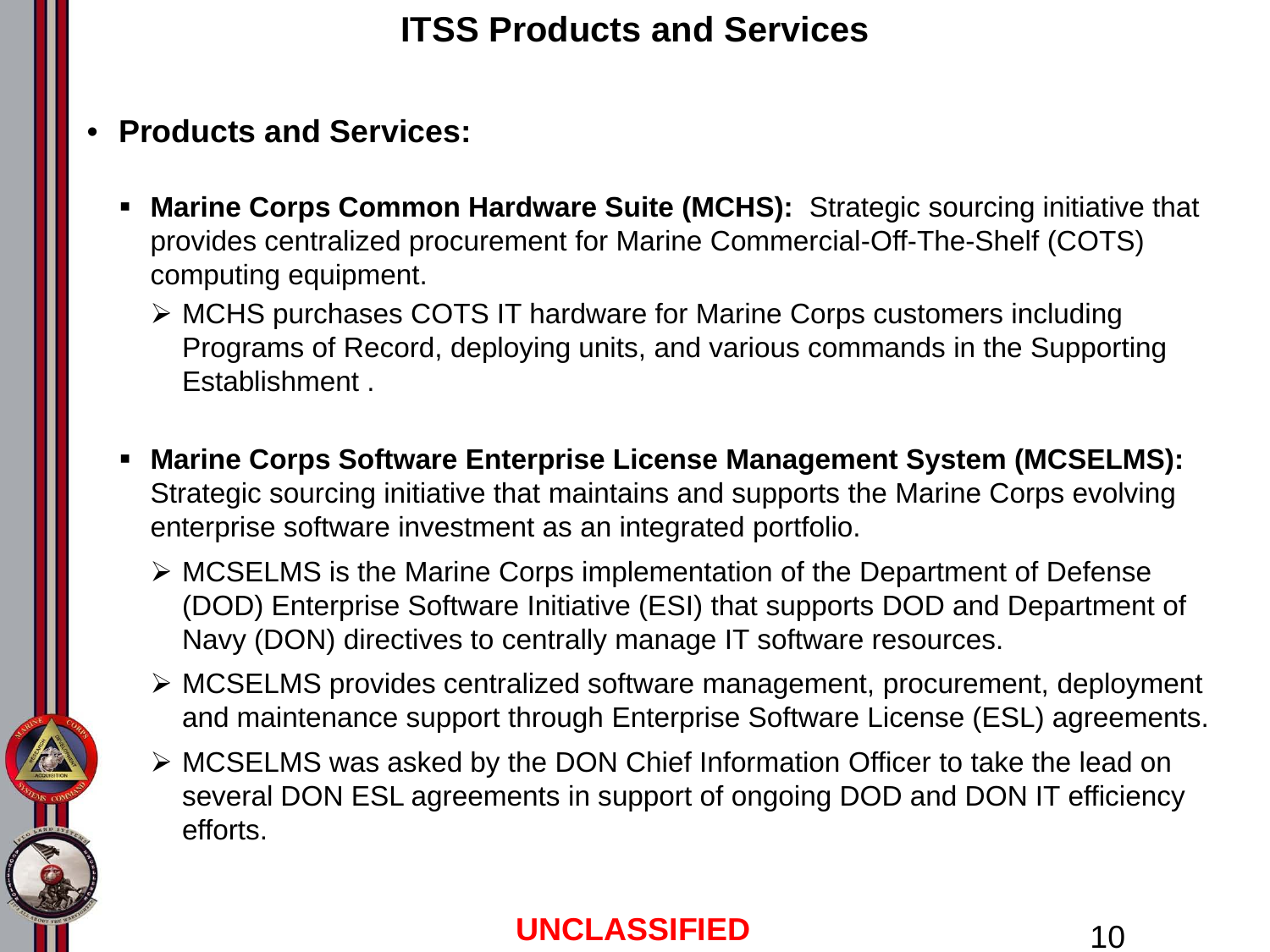### **ITSS Challenges/Opportunities**

- Challenges/Future Outlook:
	- Decreasing IT budgets
	- DON IT Efficiencies Initiative
		- UNSECNAV Policy Memo of 3 Dec 10
		- ▶ DON CIO Policy Memos of 20 Dec 10, 10 May 11 and 22 Feb 12
	- Further consolidation of procurements
		- $\triangleright$  Leverage buying power
		- $\triangleright$  Increased standardization to lower operating costs
	- Increased rigor on requirements (and long-term funding to sustain those rqmts) prior to initiating acquisition efforts
- Future Opportunities:
	- **Enterprise Software Licensing agreements**
	- **H/W IDIQS** 
		- $\triangleright$  End-user
		- $\triangleright$  Networking
		- **≻** Storage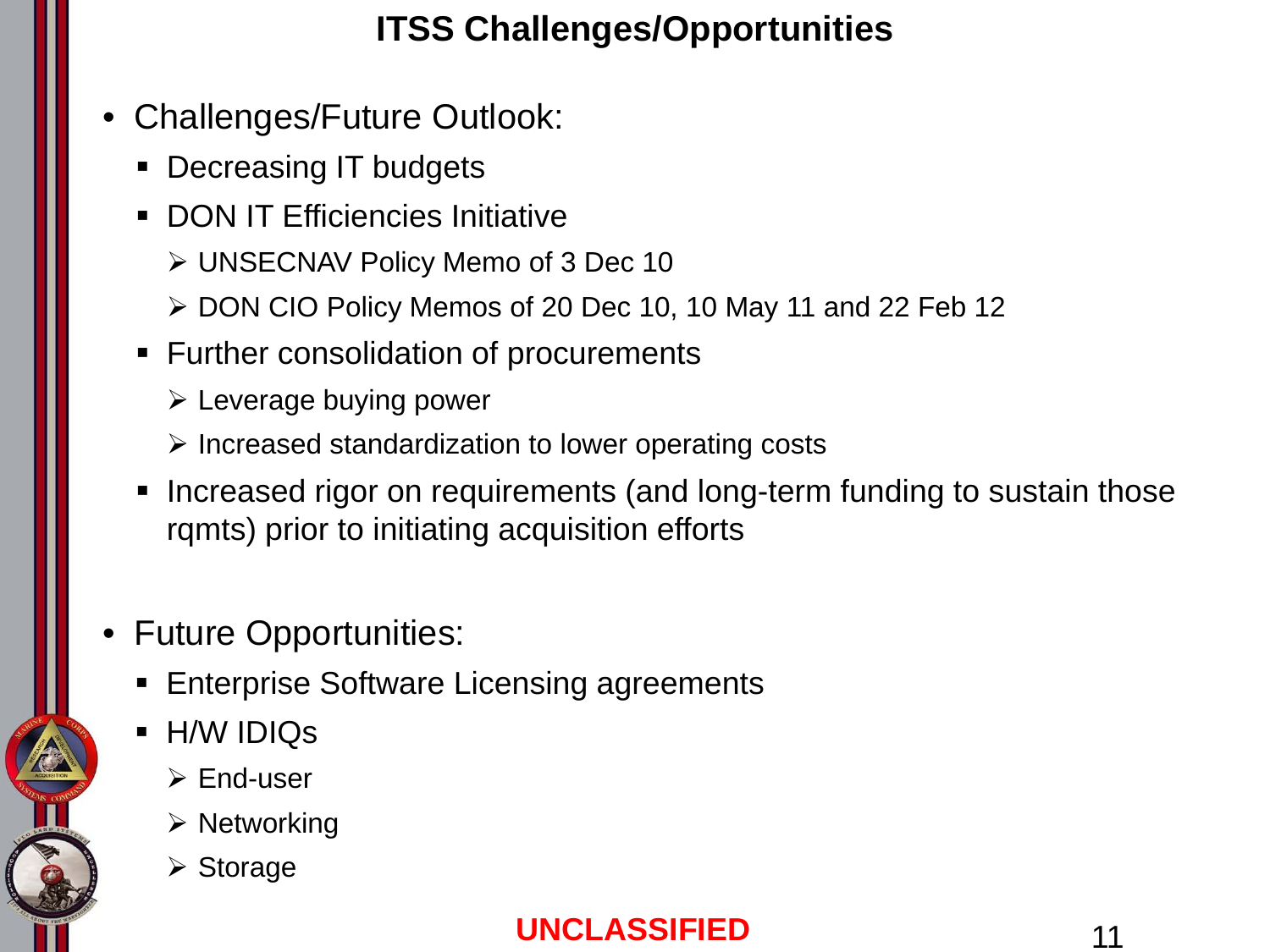Marine Corps Network and Infrastructure Services (MCNIS)

**Mission:** Focus our people, enterprise knowledge, and processes to support the design, acquisition, and sustainment of the Marine Corps Information Technology Environment.

> Mr. Al Cruz, Product Manager Marine Corps Network and Infrastructure Services

> > 30 April 2012

The intent of this Industry Day is to provide a venue for the Government and Industry to exchange general information. Any remarks by Government officials participating in today's proceedings are not and should not be considered as a guarantee of the Government's course of action in executing current or future acquisitions and procurements actions.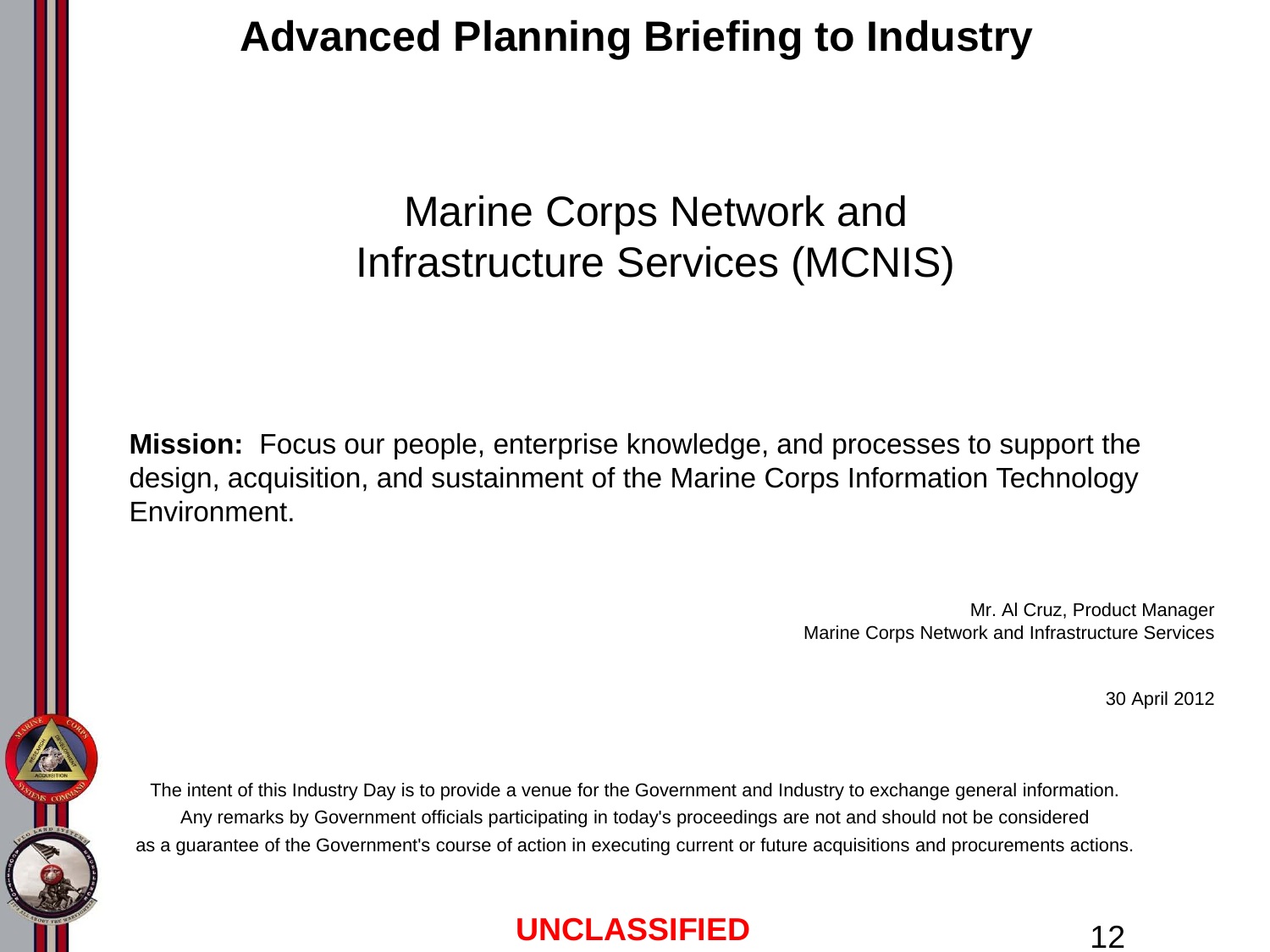# **MCNIS Products and Services**

#### • **Products and Services:**

- Sustain the delivery of garrison-based network of IT services for the United States Marine Corps via the Department of Navy, Navy Marine Corps Internet (DoN/NMCI)/Continuity of Service Contract (CoSC) until the DoN Next Generation Enterprise Network (NGEN) contracts and services are available.
- Support the Marine Corps transition to a Government Owned/Government Operated (GO/GO) Information Technology environment using the NMCI/CoSC and the DoN NGEN program/contracts.
- Provide affordable technology sustainment and supportability for the Marine Corps garrison classified environment via the Secure Operational Network Infrastructure and Communications (SONIC) acquisition program.
- Support process owners with the development of Marine Corps IT Service Management (ITSM) processes consistent within the IT Information Library (ITIL) V3 framework, including the selection and implementation of associated tools.
- Support the "Virtualization" of IT Services throughout the Marine Corps IT environment.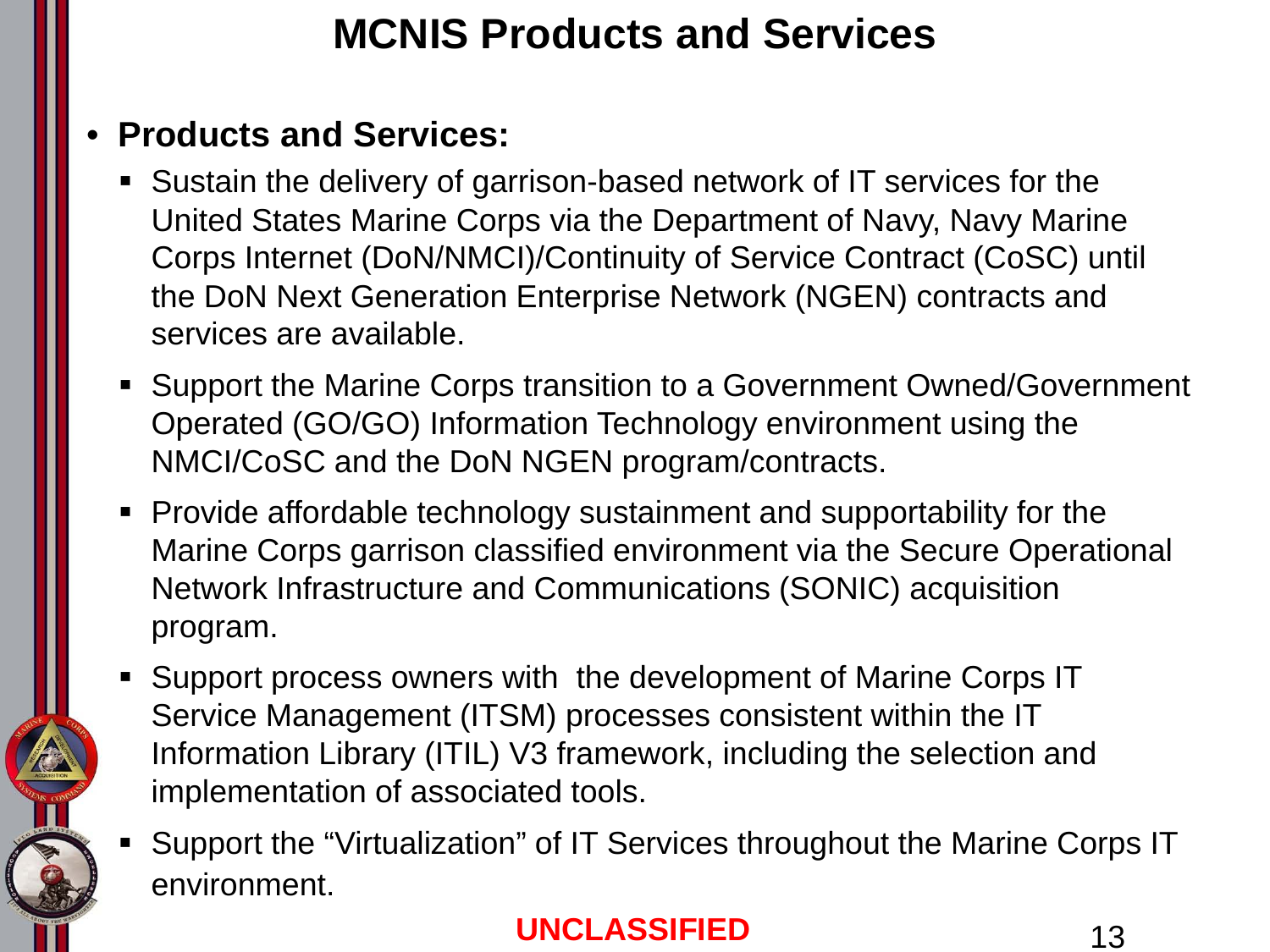# **MCNIS Opportunities/IT Challenges**

### • Future Opportunities:

- **SONIC Acquisition Program:** 
	- ~Q3FY12: Garrison Classified Networking Support
	- $\triangleright$  ~Q4FY12: Requirements Development for the SONIC acquisition program
	- ~Q4FY12: Network Infrastructure Refresh
	- ~Q2FY13: Workstation and Network Infrastructure Refresh

### **NMCI/NGEN:**

- ~Q3FY12: Regional IT Support Services
- ~Q4FY12: ITSM Related Services
- ~Q1FY13: Local Support for the processing of COSC Service Orders
- ~Q1FY14: Marine Corps Enterprise Network Enterprise Service Desk (MCEN ESD)

### • IT Challenges:

- Establishing Virtual Desktops, Networking, Services, and Storage environments across the enterprise
- Evaluating advances in IT Service Management (ITSM) processes and tools
- **Transitioning from: XP to WIN7 OS, as well as other major OS upgrades**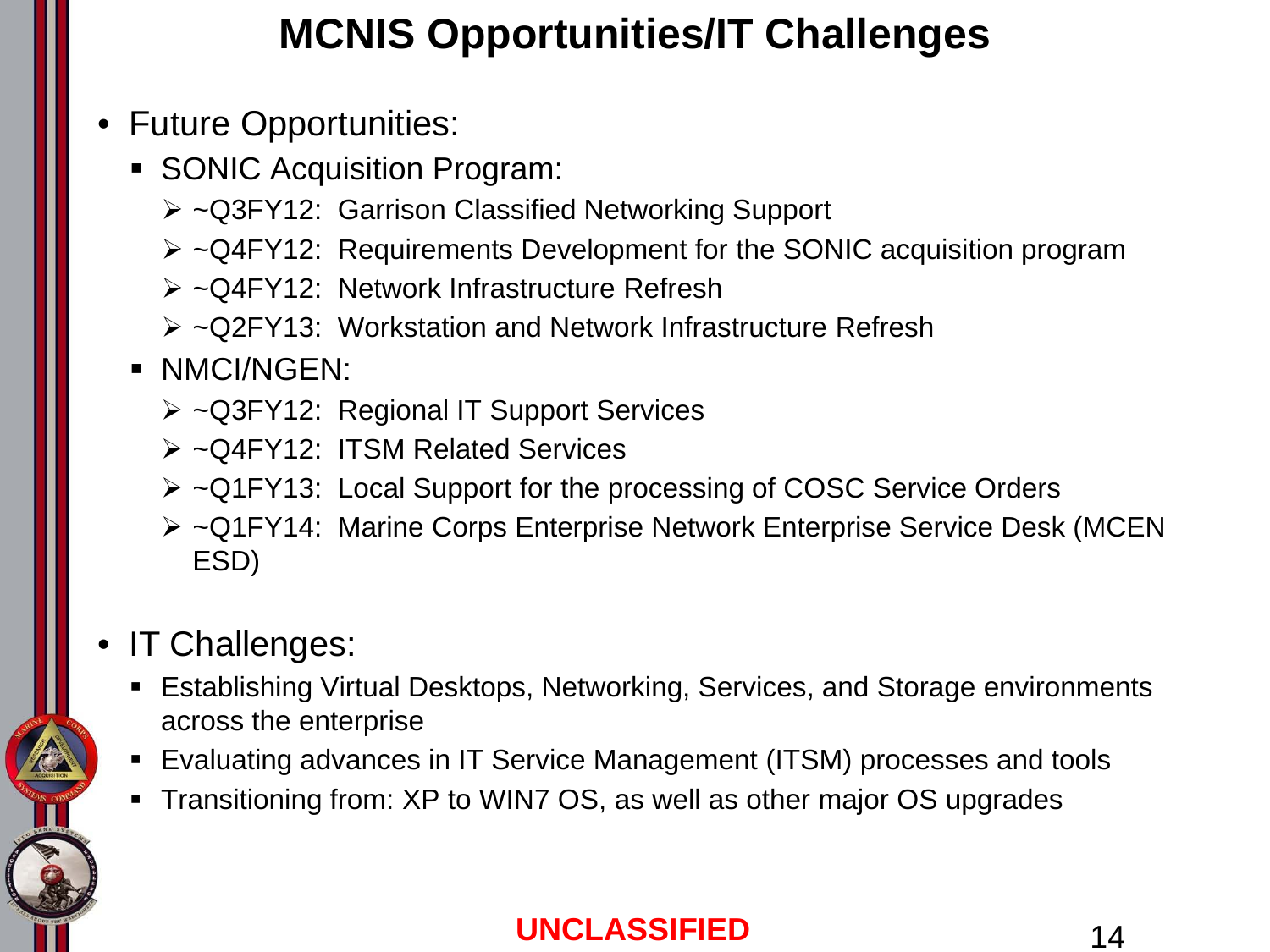## Total Force Information Technology Systems (TFITS)

 **Mission:** Acquire high-quality and well-engineered enterprise solutions for Manpower and eBusiness Information Technology (IT) Systems and Services to meet the needs of a diverse community of stakeholders and the Warfighter.

> LtCol Ross Monta, Product Manager Total Force Information Technology Systems

> > 30 April 2012

The intent of this Industry Day is to provide a venue for the Government and Industry to exchange general information. Any remarks by Government officials participating in today's proceedings are not and should not be considered as a guarantee of the Government's course of action in executing current or future acquisitions and procurements actions.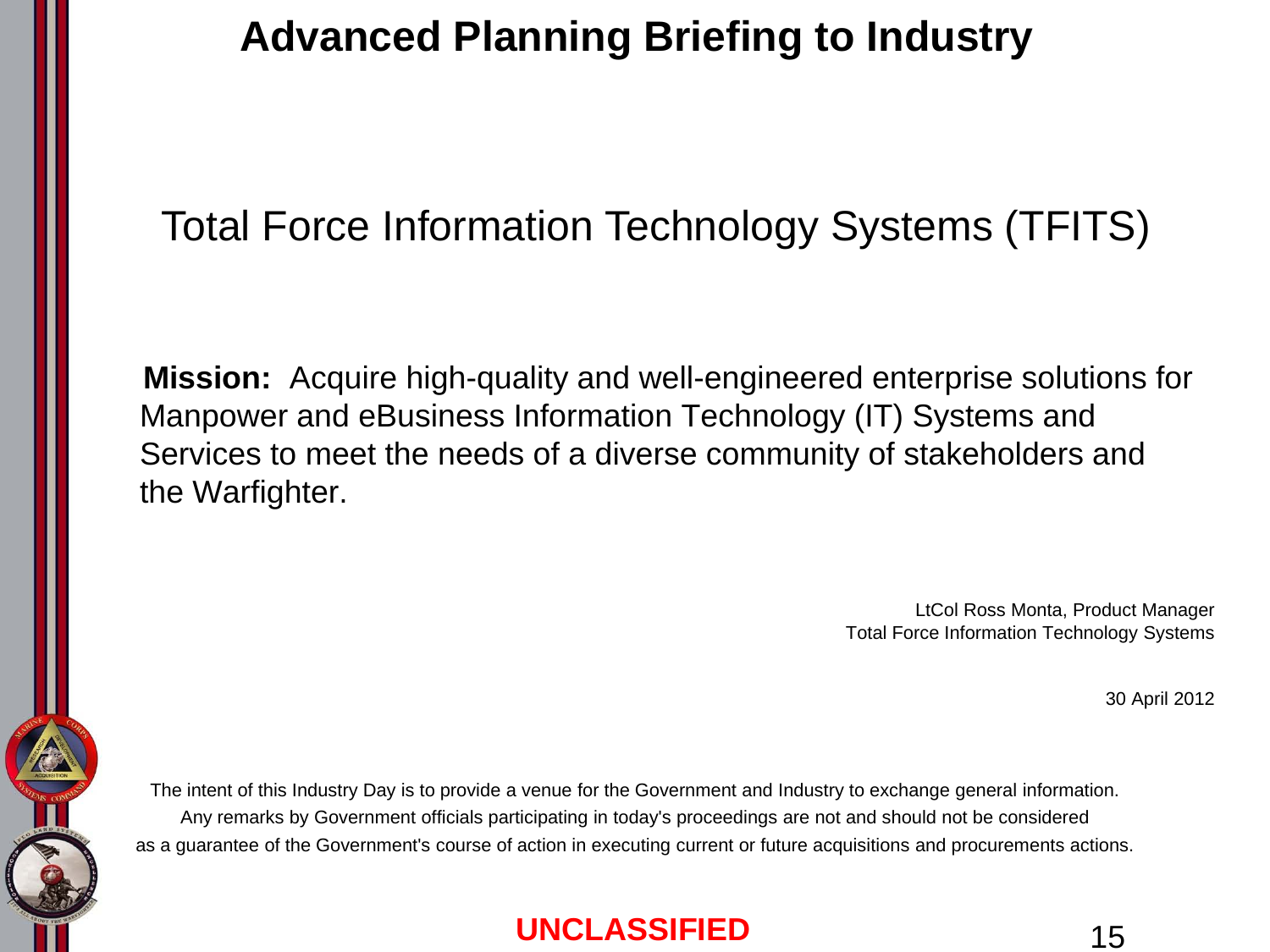# **TFITS Products and Services**

### • **Products and Services:**

- **Electronic Business Systems (eBiz):** Provide/deliver affordable and sustainable IT systems and services to enable total life cycle management of USMC business processes. The eBiz systems enable business process efficiencies through elimination of duplication and increase in data quality by establishing clear data ownership responsibilities.
- **Manpower:** Manage USMC efforts that enable Headquarters, Marine Corps Manpower & Reserve Affairs (M&RA); Training and Education Command (TECOM); and Marine Corps Recruiting Command (MCRC) IT solutions to support the Marine Corps Human Resource Development Process (HRDP). These systems support the Marine Corps' planning and operations of accession, retention, progression, transition, and attrition.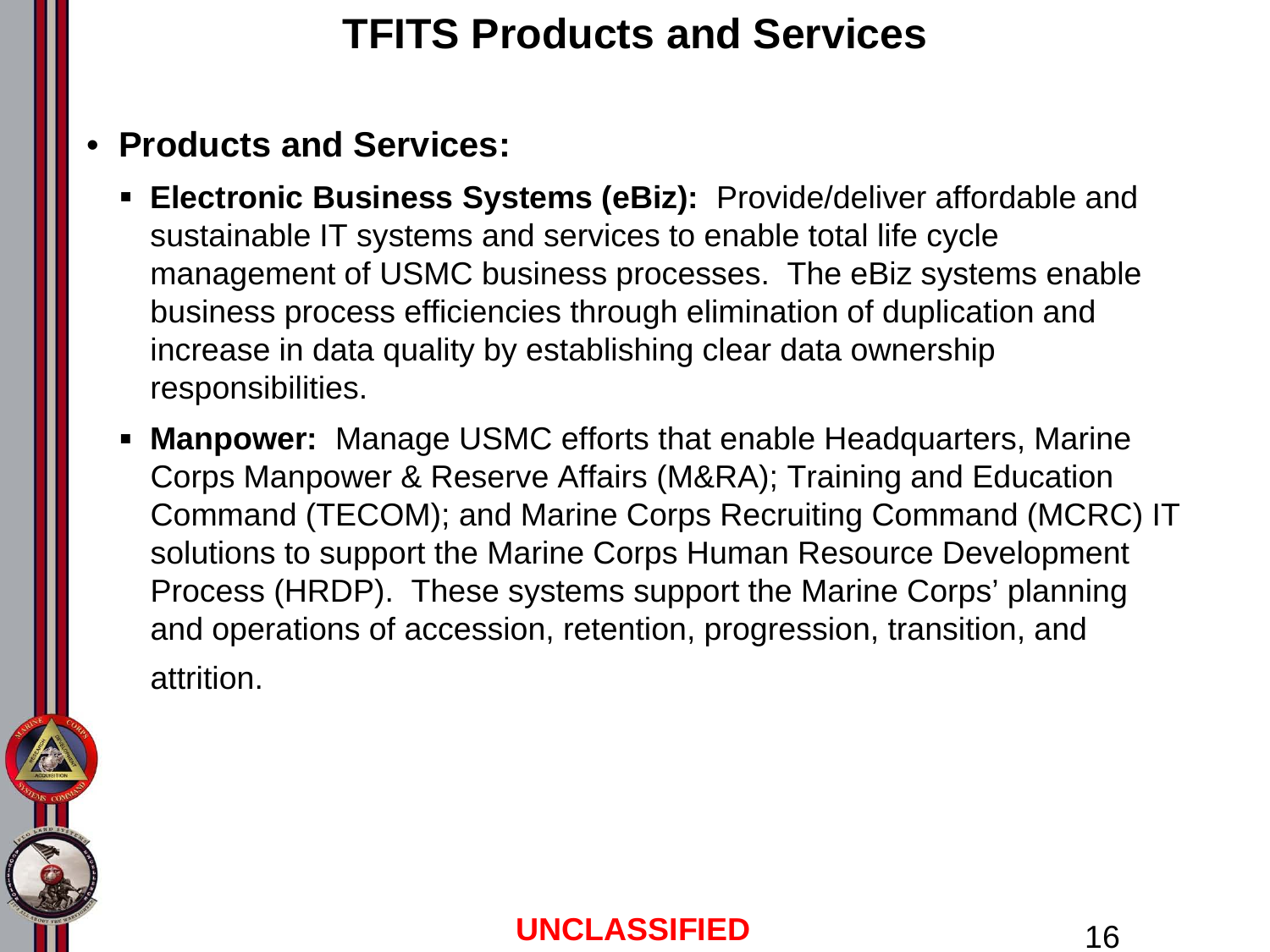# **TFITS Opportunities/IT Challenges**

- Future Opportunities:
	- Defense Readiness Reporting System Marine Corps (DRRS-MC) Q3FY12
	- Marine Corps Training Information Management System (MCTIMS) Q3FY12
	- Marine Corps Recruiting Information Support System (MCRISS) Q3FY12
	- Total Force Data Warehouse (TFDW) Q1FY13
	- Drill Management Module (DMM) Q1FY14
	- **Program Office Portfolio Support for TFITS Q3FY14**
	- Web enabled Manpower Assignment Support System (Web MASS) Q1FY15
- IT Challenges:
	- Maintaining IA compliance for aging legacy systems, with the new Cyber Attack threats
	- **Integration of mobile devices into Business Systems**
	- **Enterprise Data Management and Data Aggregation Security issues**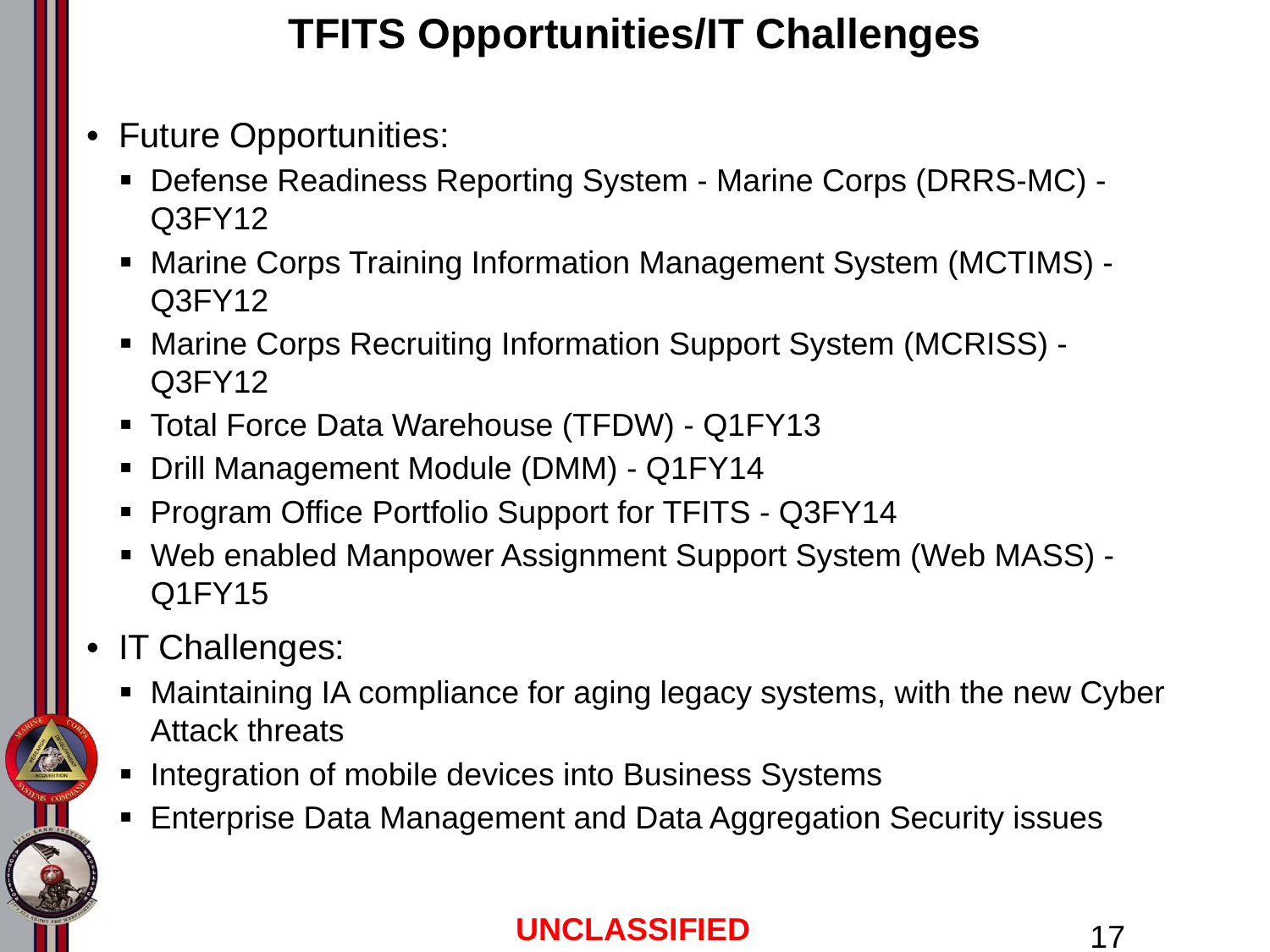## Marine Corps Enterprise Services (MCES)

**Mission**: Provide enterprise Information Technology (IT) services, service support and the infrastructure necessary to enable a secure, collaborative, interoperable information sharing environment for the Warfighting and business domains.

> Ms. Deborah Olson, Product Manager Marine Corps Enterprise Services

> > 30 April 2012

The intent of this Industry Day is to provide a venue for the Government and Industry to exchange general information. Any remarks by Government officials participating in today's proceedings are not and should not be considered as a guarantee of the Government's course of action in executing current or future acquisitions and procurements actions.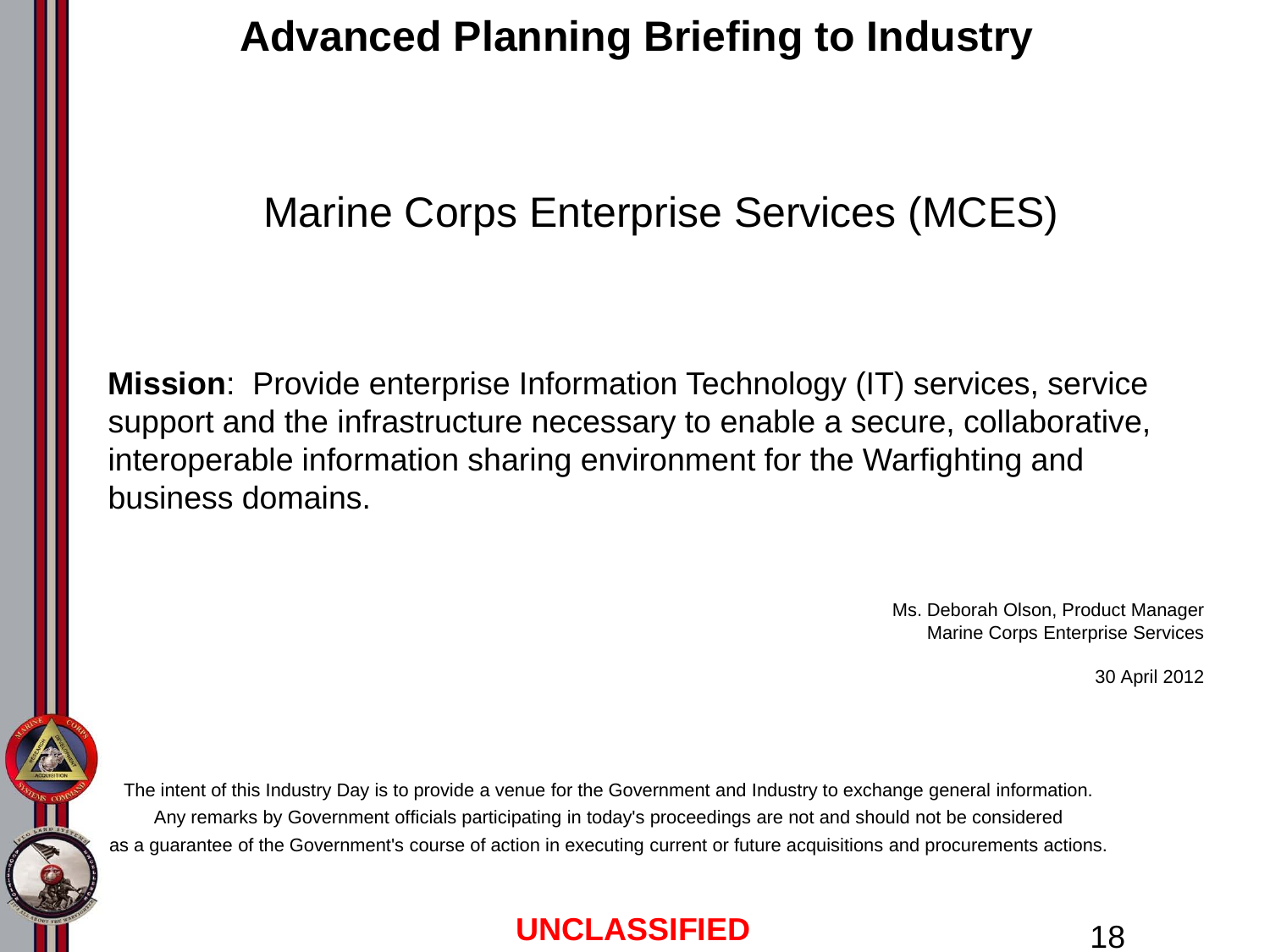# **MCES Products and Services**

#### • **Products and Services:**

- **Marine Corps Enterprise IT Services (MCEITS):** Provides enterprise IT services contained within a common data center infrastructure. MCEITS service management design was developed using industry best practices and IT Infrastructure Library (ITIL) based principles. MCEITS attained IOC on 06 Jul 11.
- **TCWS:** Supports the collaboration and C2 requirements of the tactical Warfighter and their staff. TCWS provides capabilities in the format of standardized, webenabled, deployable information management suites with a specific focus on collaboration tools.
- **Strategic Applications Management (SAM):** Supports the migration, integration and maintenance of USMC business/mission applications on Marine Corps Enterprise Network (MCEN) client workstations.
- **MCEITS interim Portal Services (iPS):** Offers Microsoft Windows SharePoint Services (WSS) to USMC customers.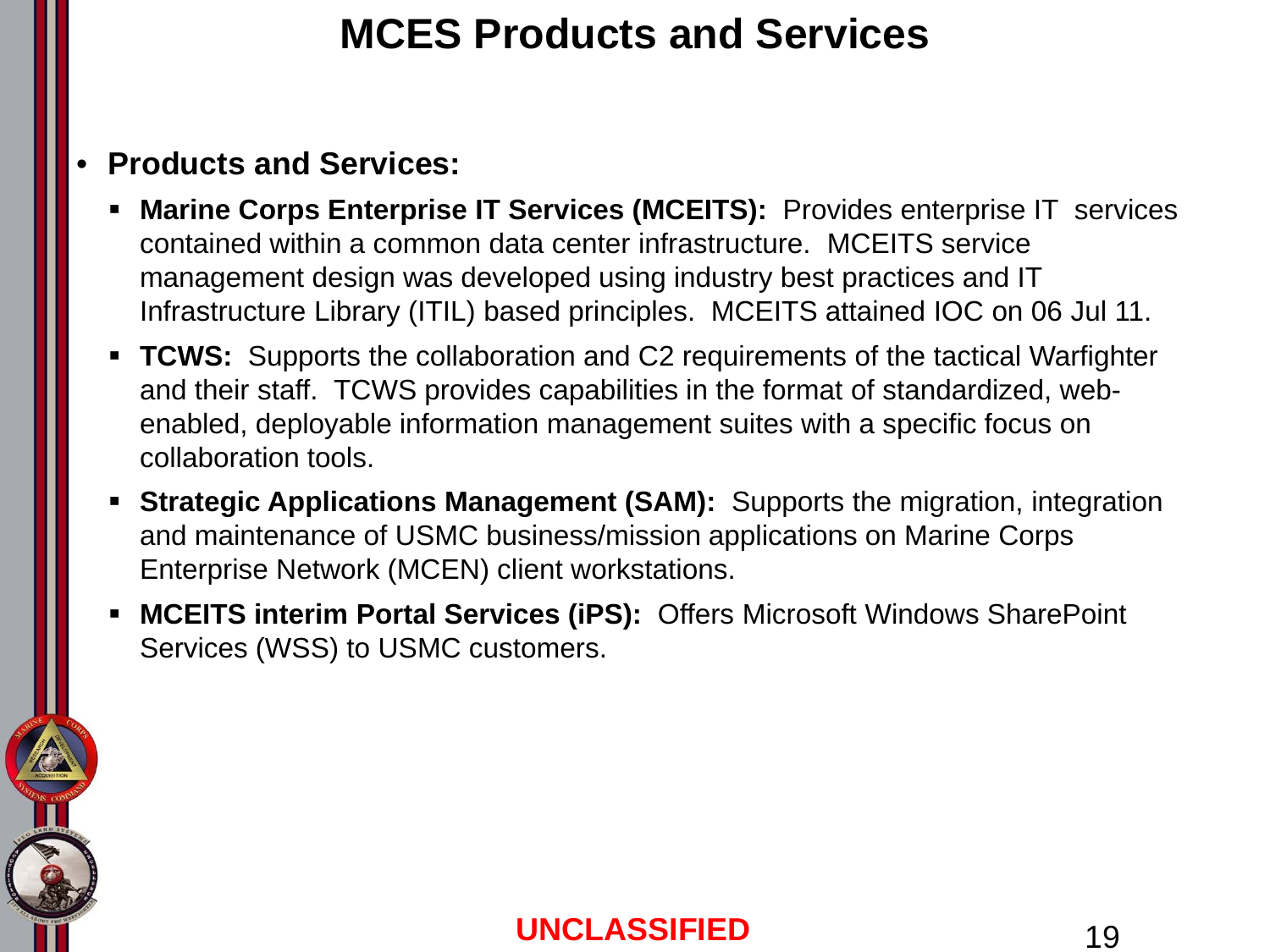# **MCES Opportunities/IT Challenges**

#### • **Marine Corps Enterprise IT Services (MCEITS):**

- Engineering/integration for second enterprise IT center (ongoing solicitation 17 May 12)
- Application migration to MCEITS
- **Business case for disaster recovery**
- Reducing operations and sustainment costs for IT
- Transitioning to the private cloud

#### • **TCWS:**

- TCWS v2.0 fielding to begin Q3FY12
- New Equipment Training (NET) currently being conducted

#### • **Strategic Applications Management (SAM):**

- **IF Asset Management**
- WIN 7 testing for USMC applications
- Integration of DoD processes for a common operating system (OS) image
- Reciprocity of information assurance across services

#### • **MCEITS interim Portal Services (iPS):**

- Upgrade to SharePoint 2010
- Migration to KC IT center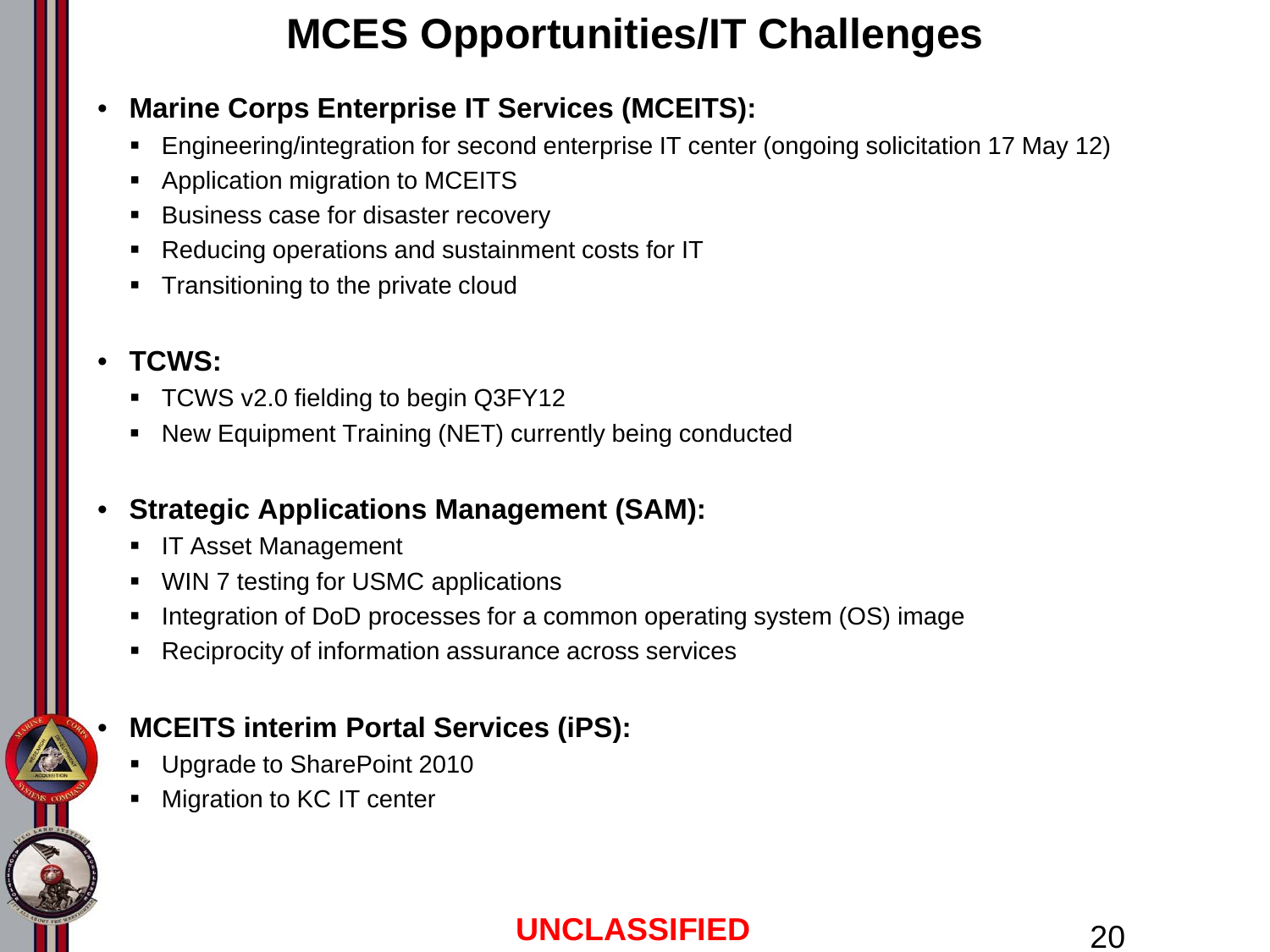## Emergency Response Systems (ERS)

**Mission:** Acquire and sustain emergency management capabilities and resilient base telecommunications infrastructure aboard USMC installations.

> Mr. Ken Beutel, Product Manager Emergency Response Systems

> > 30 April 2012

The intent of this Industry Day is to provide a venue for the Government and Industry to exchange general information. Any remarks by Government officials participating in today's proceedings are not and should not be considered as a guarantee of the Government's course of action in executing current or future acquisitions and procurements actions.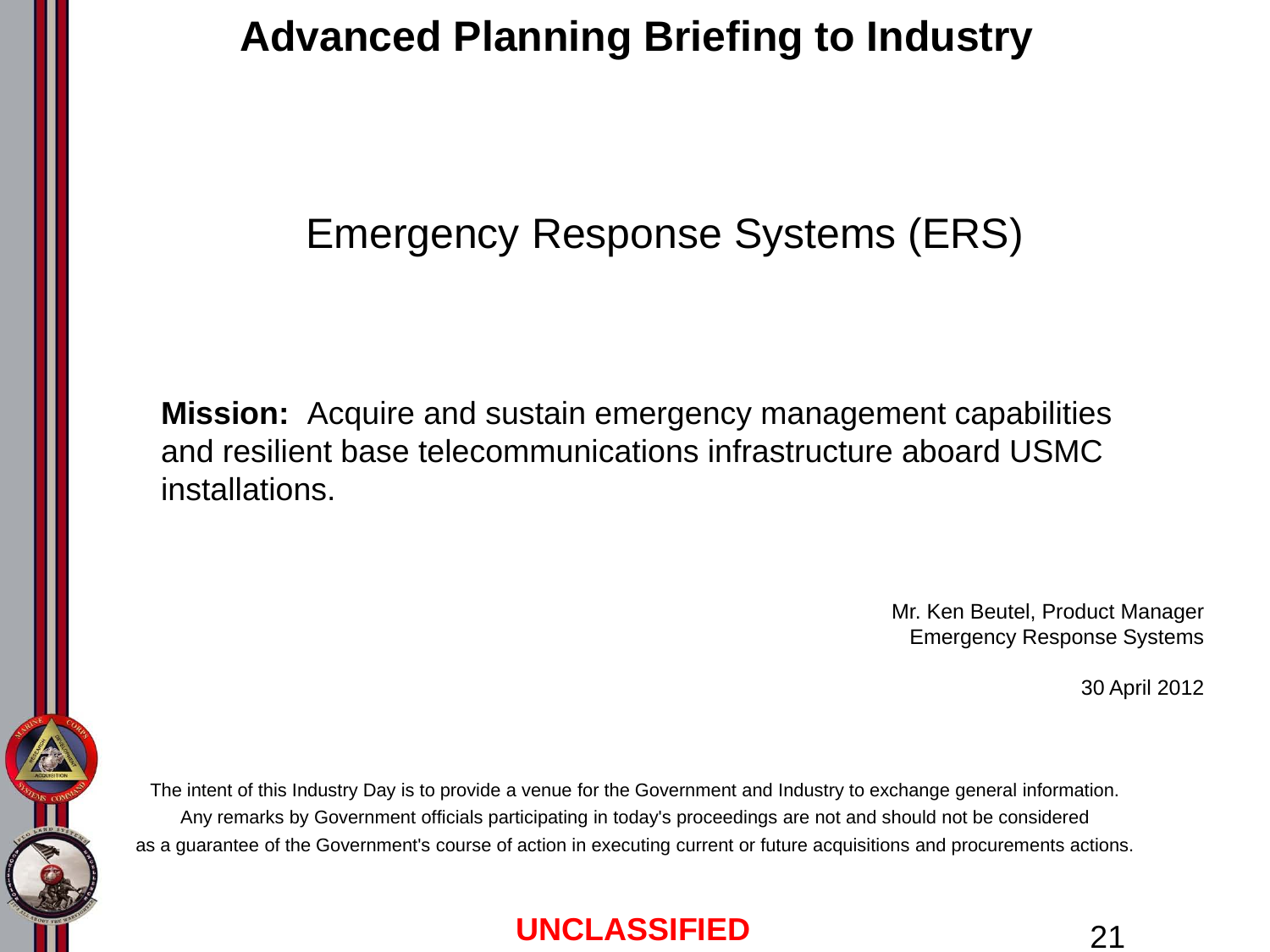# **ERS Products and Services**

- **Products and Services:**
	- **Enterprise Land Mobile Radio (E-LMR):** Provides interoperable, secure, reliable, survivable, versatile wireless communications networks solutions for Emergency Management and All-Hazards communications.
	- **Consolidated Emergency Response System (CERS):** Provides solutions to enable command and coordination dispatch functions for Marine Corps Emergency First Responders, supporting day-to-day and All-Hazard missions. Encompasses law enforcement, fire, and emergency medical response agencies as well as emergency dispatch centers.
	- **Base Telecommunications Infrastructure (BTI):** Provides upgrades and installation of core cable plant to support voice, video and data services at Marine Corps installations. Related BTI efforts include implementation of Dense Wave Division Multiplexing (DWDM) technology and upgrading fiber to support integration of voice, video and data on a common base IT infrastructure.

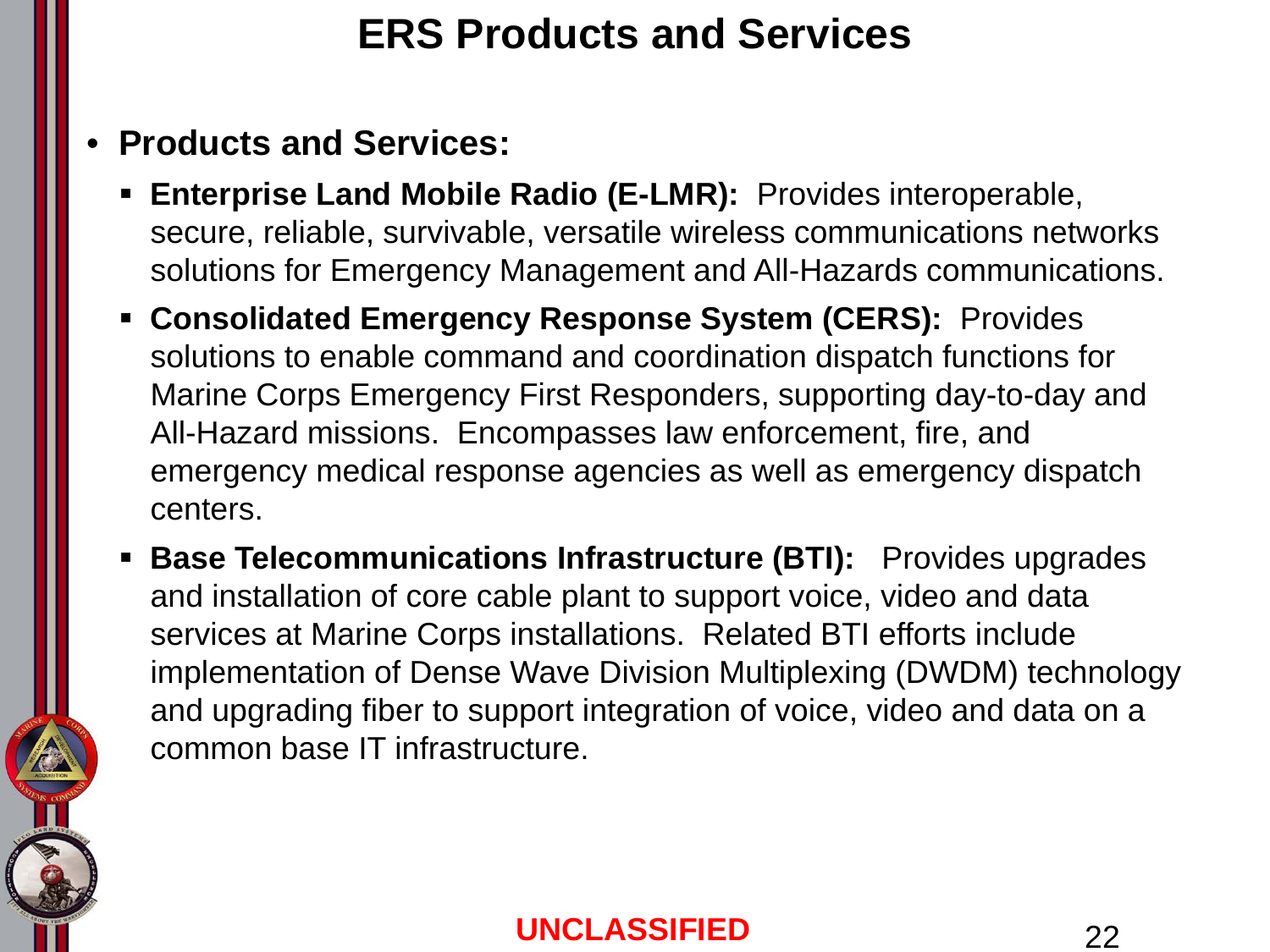# **ERS Opportunities**

#### • **Enterprise-Land Mobile Radio:**

- An East Coast Region LMR Radio Frequency (RF) system contract with CLINS for east coast installations, RFP release Q4FY12
- A West Coast Region LMR RF system contract with CLINS within 2-3 years, FY13 and FY14

#### • **Consolidated Emergency Response Systems:**

- E911 system for Marine Corps Installations, RFP release scheduled for Q3FY12
- CERS Computer Aided Dispatch system supporting Fire Station Alerting and Mobile Data Computers, RFP release scheduled for Q4FY12

#### • **Base Telecommunication Infrastructure (BTI):**

- Mountain Warfare Training Center Bridgeport infrastructure upgrade Q3FY12
- Marine Corps Air Station (MCAS) Yuma DWDM integration RFP Q4FY12
- Marine Corps Logistics Base Albany DWDM and UC integration Q4FY12
- MCAS Beaufort and MCRD Parris Island, Dense Wave Division Multiplexing (DWDM) and Unified Capabilities (UC) integration RFP FY13
- **MCAS Iwakuni DWDM and UC RFP FY13**
- MCAS Beaufort and MCRD Parris Island Infrastructure Upgrade RFP FY13
- **EX Camp Pendleton UC integration RFP FY13**
- MCAS Miramar DWDM and UC integration RFP FY14
- **MCAS Cherry Point DWDM and UC Integration RFP FY14**
- MCAS Cherry Point Infrastructure Upgrade RFP FY14
- MCAS Yuma UC integration RFP FY14
- MCB Quantico DWDM integration RFP FY14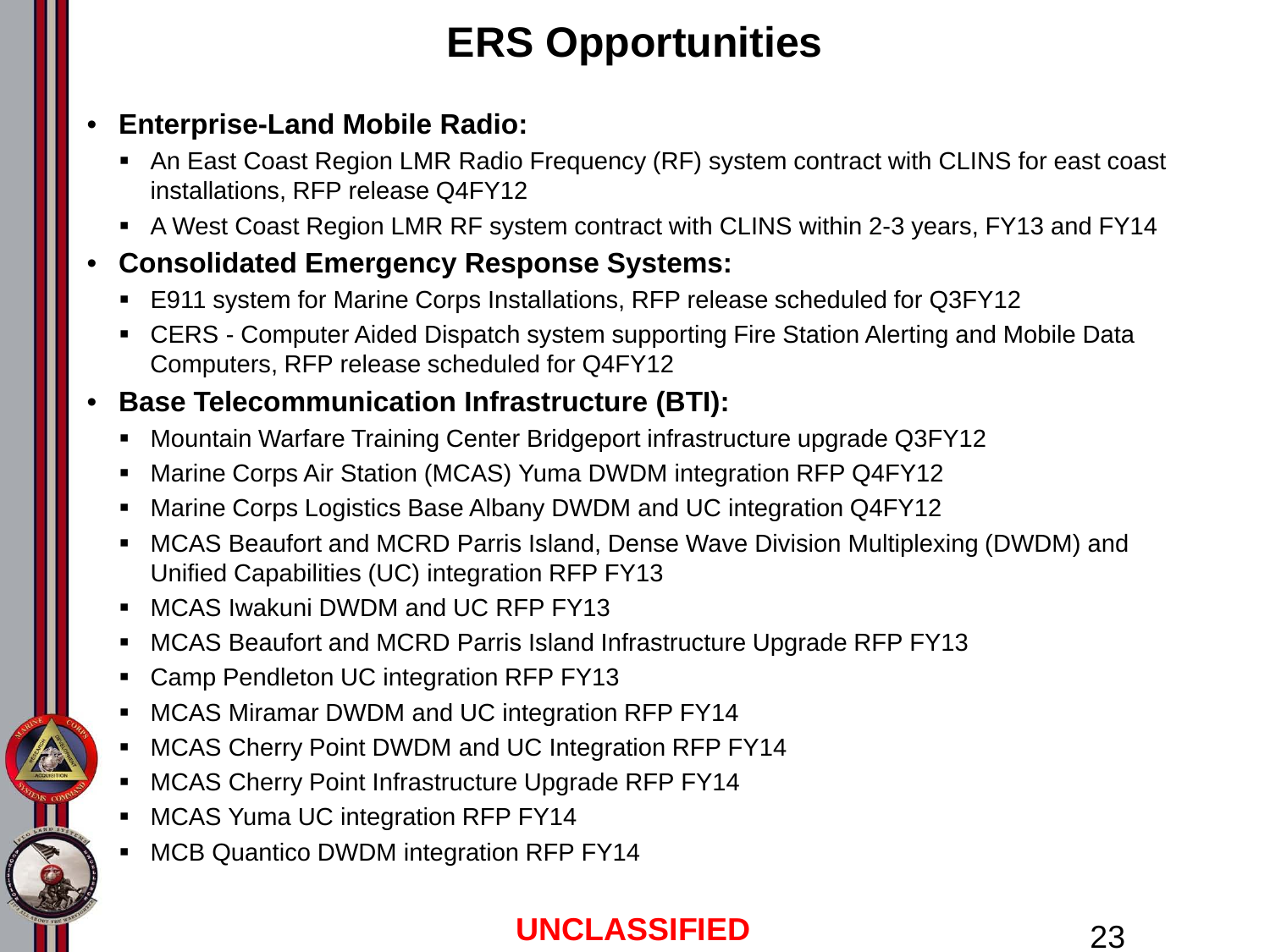## Logistics and Deployment Support Systems

**Mission:** Deliver effective logistics and support systems on-time to meet the vision of our stakeholders and the needs of the warfighter. LDSS will apply the appropriate mix of people with the right skills at the right time to deliver successful results within real-world constraints.

> Mr. William 'Pete' Sandlin, Product Manager Logistics and Deployment Support Systems

> > 30 April 2012

The intent of this Industry Day is to provide a venue for the Government and Industry to exchange general information. Any remarks by Government officials participating in today's proceedings are not and should not be considered as a guarantee of the Government's course of action in executing current or future acquisitions and procurements actions.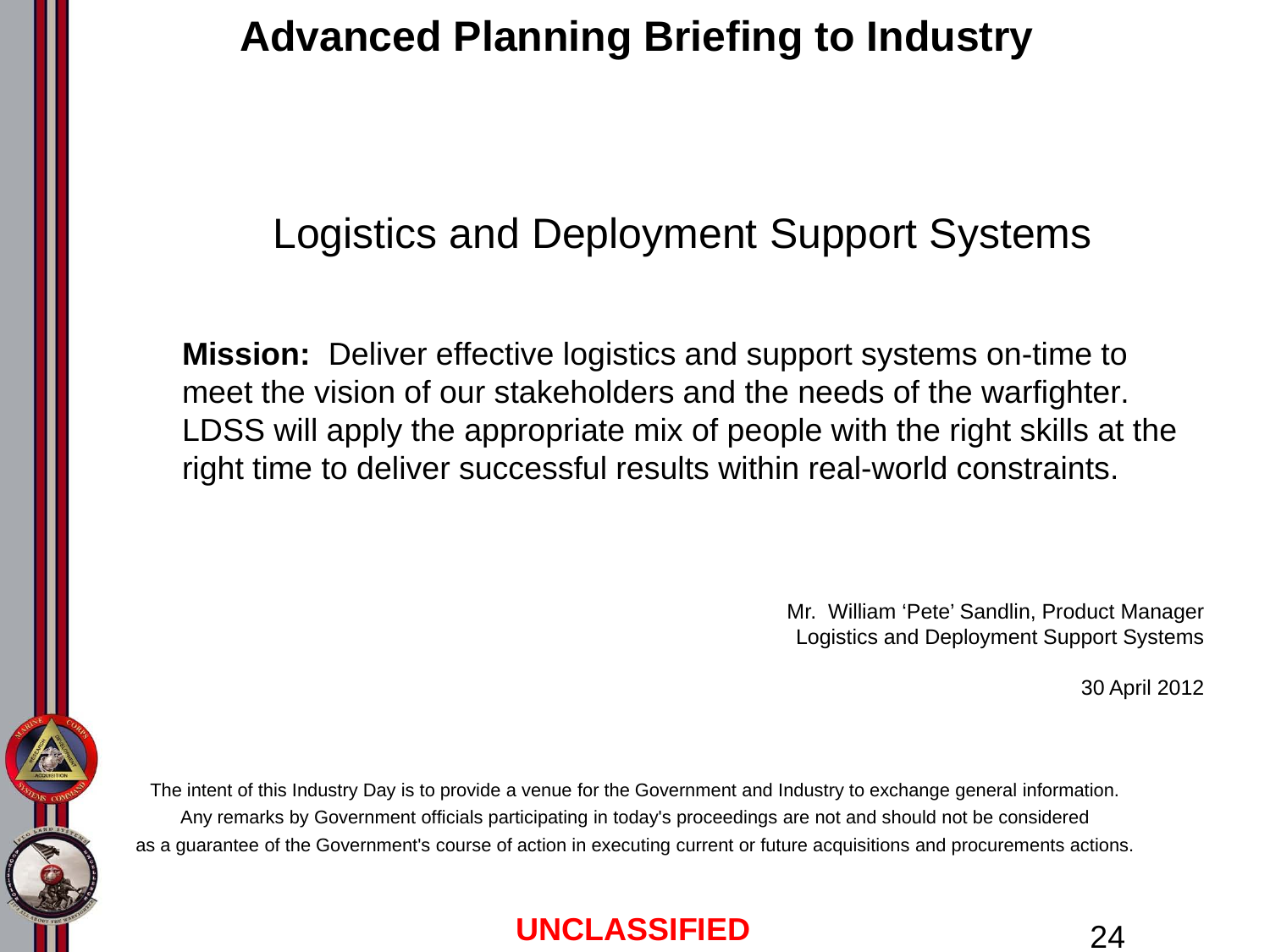## **LDSS Products and Services**

#### • **Products and Services:**

- **Logistics Automated Information Systems (LAIS):** Provides the capability for business, logistics, retail and wholesale supply IT systems that directly support key business transitional processes across the Marine Corps. Capabilities supported include the management of USMC and Joint legacy logistics and business applications.
- **Transportation and Distribution Information Systems (TDIS)/Automatic Identification Technology (AIT):** Provides for the development, fielding, deployment, and life-cycle support of several Joint Unit Move and Sustainment Automated Information Systems (AIS) as well as the Joint Force Deployment Planning System. AIT is also responsible for the establishment and sustainment of the Active and Passive Radio Frequency Identification (RFID) infrastructure that supports the Commanders In-Transit Visibility for supplies and equipment during deployments and redeployment.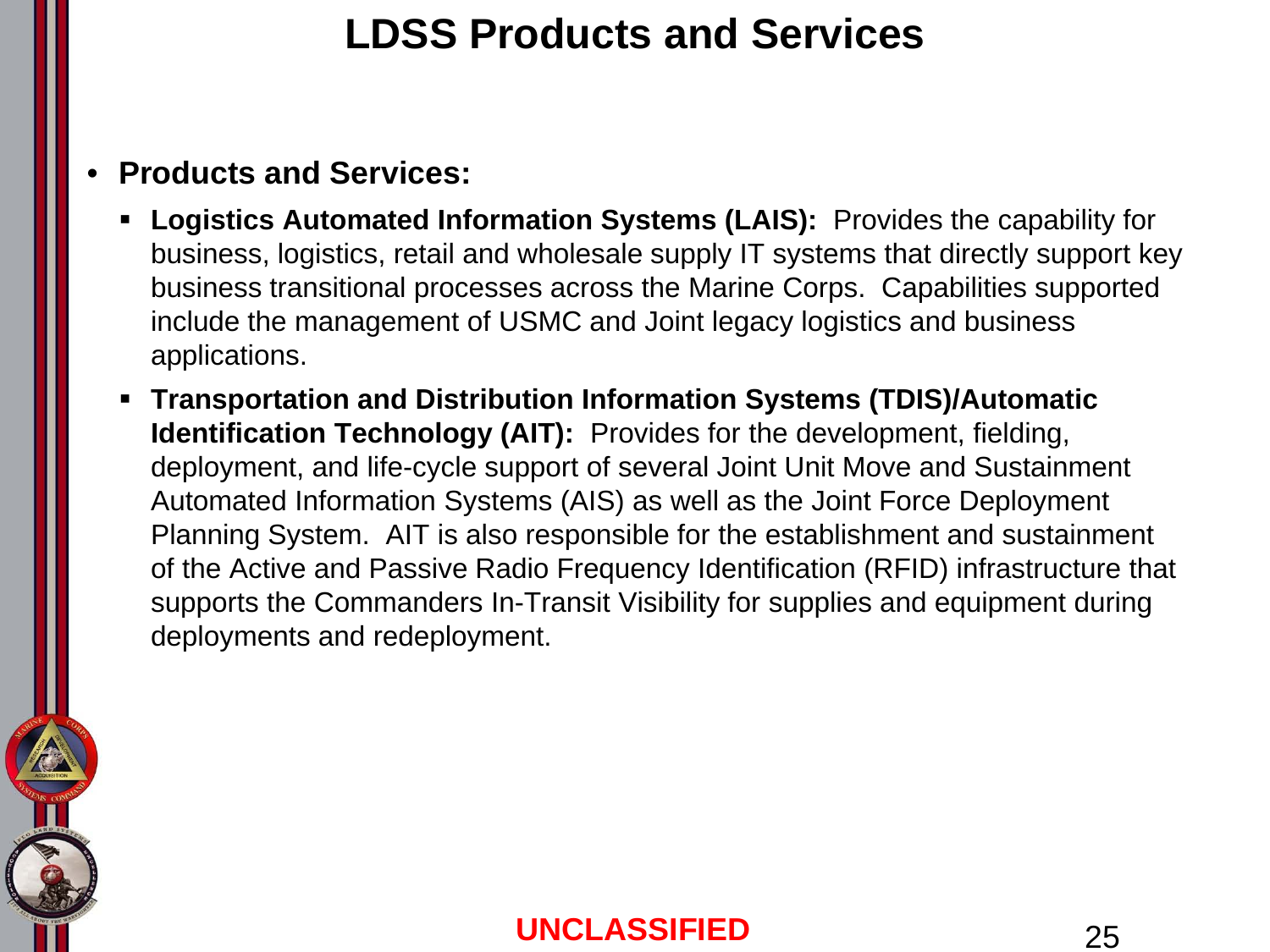# **LDSS Opportunities**

#### • **LDSS Program Management Support Initiative:**

- **Program management support functions to include program management,** acquisition, logistics, financial, contractual, information assurance, which ensures LDSS Systems-managed applications/programs/systems remain fully operational and accredited.
- **Includes informational technology support in the form of content management and** document management solutions. [SharePoint Administration]

#### • **Systems Engineering/Analysis Support Initiative:**

- IT systems engineering analysis/audit with technical metric development is required to determine Plan of Action and Milestone (POA&M) for merging capabilities within the LDSS Portfolio.
- Analysis would address ways to effectively manage legacy applications, determine requirements for modernization of hardware and software platforms, evaluate hosting facilities, identify configuration management, helpdesk and system analyst support, and staffing services.
- **Survivability Modifications Initiative:** Several of the current LDSS applications/programs/systems require survivability safeguard implementation to prevent software application/program operational failures.